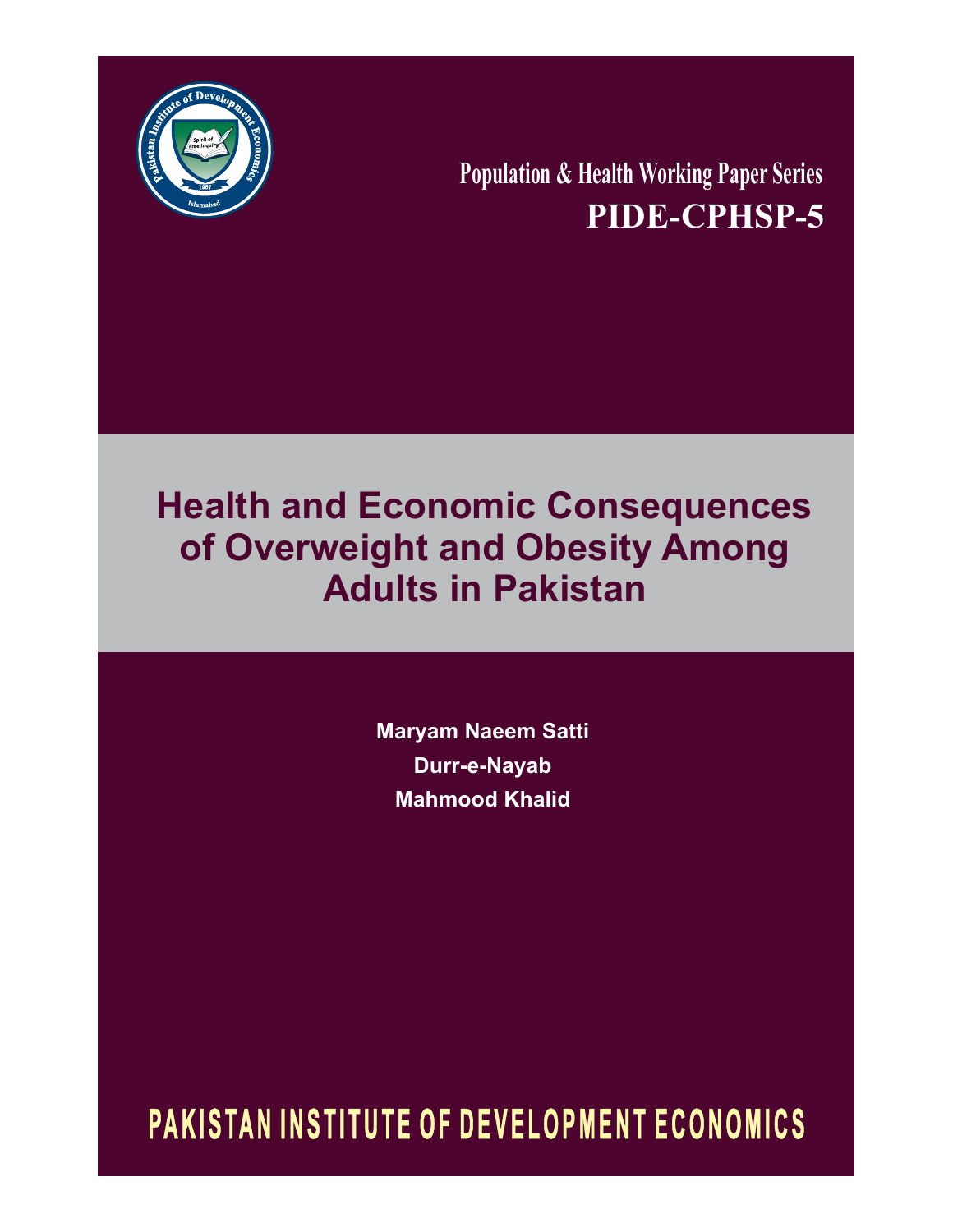**Population & Health Working Paper Series PIDE-CPHSP-5**

# **Health and Economic Consequences of Overweight and Obesity Among Adults in Pakistan**

**Maryam Naeem Satti** *Pakistan Institute of Development Economics, Islamabad*

**Durr-e-Nayab** *Pakistan Institute of Development Economics, Islamabad*

*and*

**Mahmood Khalid** *Pakistan Institute of Development Economics, Islamabad*

# **PAKISTAN INSTITUTE OF DEVELOPMENT ECONOMICS ISLAMABAD 2015**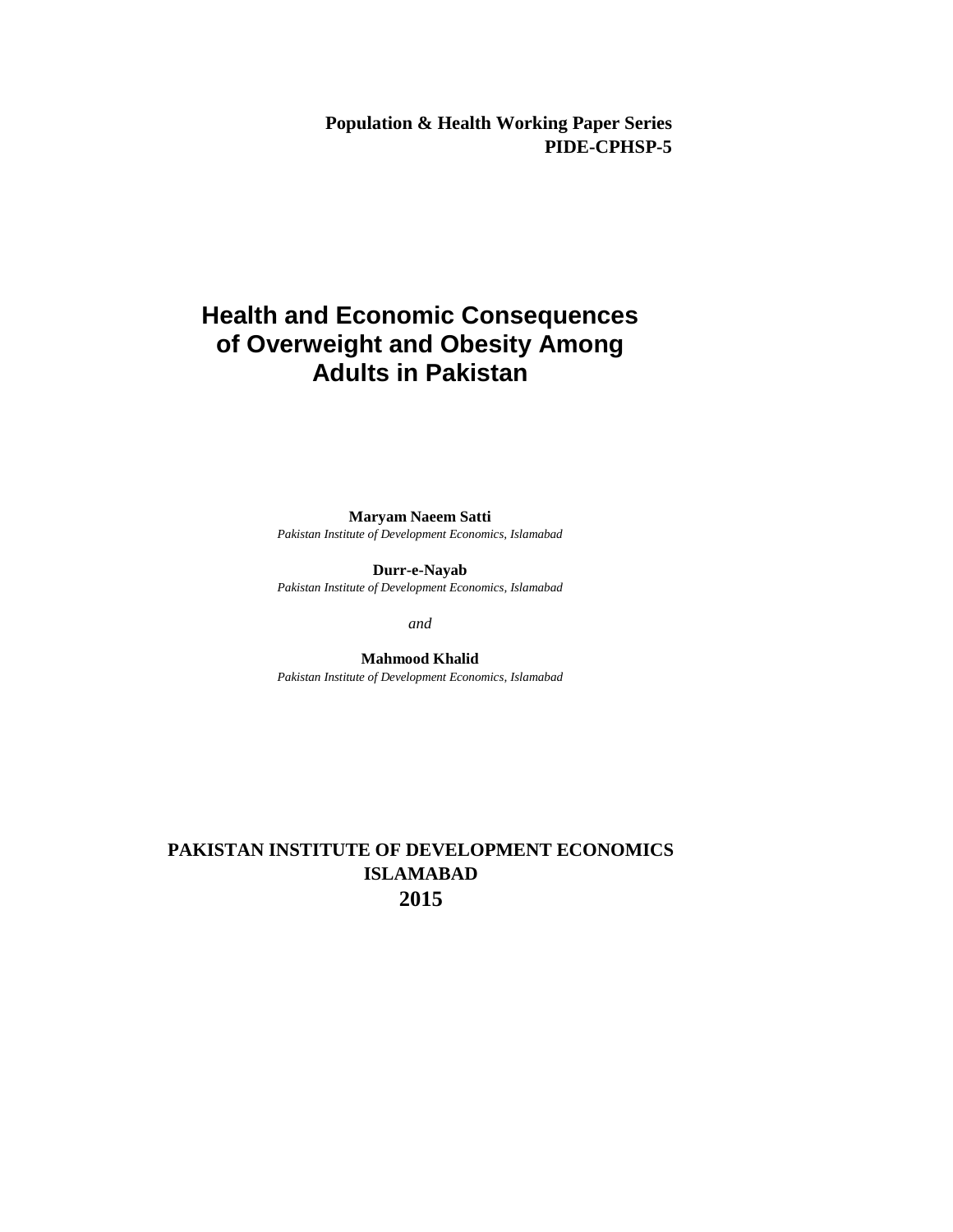All rights reserved. No part of this publication may be reproduced, stored in a retrieval system or transmitted in any form or by any means electronic, mechanical, photocopying, recording or otherwise without prior permission of the Publications Division, Pakistan Institute of Development Economics, P. O. Box 1091, Islamabad 44000.

**© Pakistan Institute of Development Economics, 2015.**

Pakistan Institute of Development Economics Islamabad, Pakistan

*E-mail:* publications@pide.org.pk *Website:* http://www.pide.org.pk *Fax:* +92-51-9248065

Designed, composed, and finished at the Publications Division, PIDE.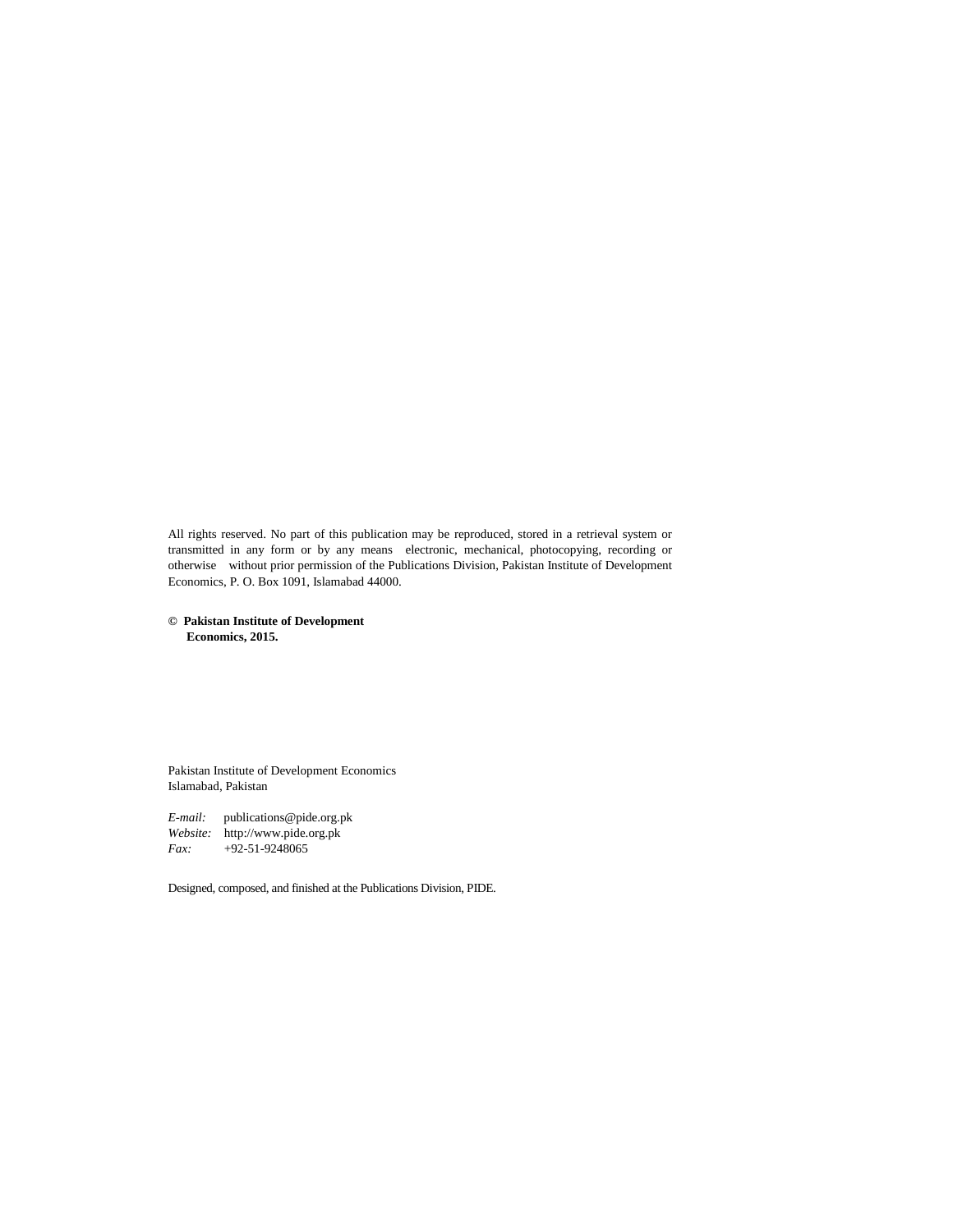# **C O N T E N T S**

|                                                    | Page |
|----------------------------------------------------|------|
| Abstract                                           | v    |
| 1. Introduction                                    |      |
| 2. Theoretical Foundation and Review of Literature | 2    |
| 3. Data and Methodology                            | 3    |
| 4. Health Consequences of Overweight and Obesity   | 8    |
| 5. Economic Consequences of Overweight and Obesity | 12   |
| 6. Conclusion                                      | 17   |
| <b>Appendices</b>                                  | 18   |
| <b>References</b>                                  | 21   |

# **List of Tables**

| Table 1. | Percentage of Adults having Specific Illnesses by BMI<br>Categories                                                                        | 9  |
|----------|--------------------------------------------------------------------------------------------------------------------------------------------|----|
| Table 2. | Mean Days Estimates of Disease Intensity by Nutritional<br>Status                                                                          | 10 |
| Table 3. | Result of Binary Logistic Regression for Determinants of<br>Obesity Co-morbidities                                                         | 11 |
| Table 4. | Relative Risks with 95 percent Confidence Intervals (CI)<br>and PAFs of Selected Obesity Co-morbidities for<br>Overweight and Obese Adults | 13 |
| Table 5. | Annual Cost (Total and Average) Attributable to<br>Overweight and Obesity for year 2010, in Rupees                                         | 14 |
| Table 6. | Scaling-up of Annual Cost Attributable to Overweight and<br>Obesity to the Whole Population (in Rupees)                                    | 16 |
|          |                                                                                                                                            |    |

# **List of Figures**

| Figure 1. Percentage of Adults Suffered from a Disease by |  |
|-----------------------------------------------------------|--|
| <b>Nutritional Status</b>                                 |  |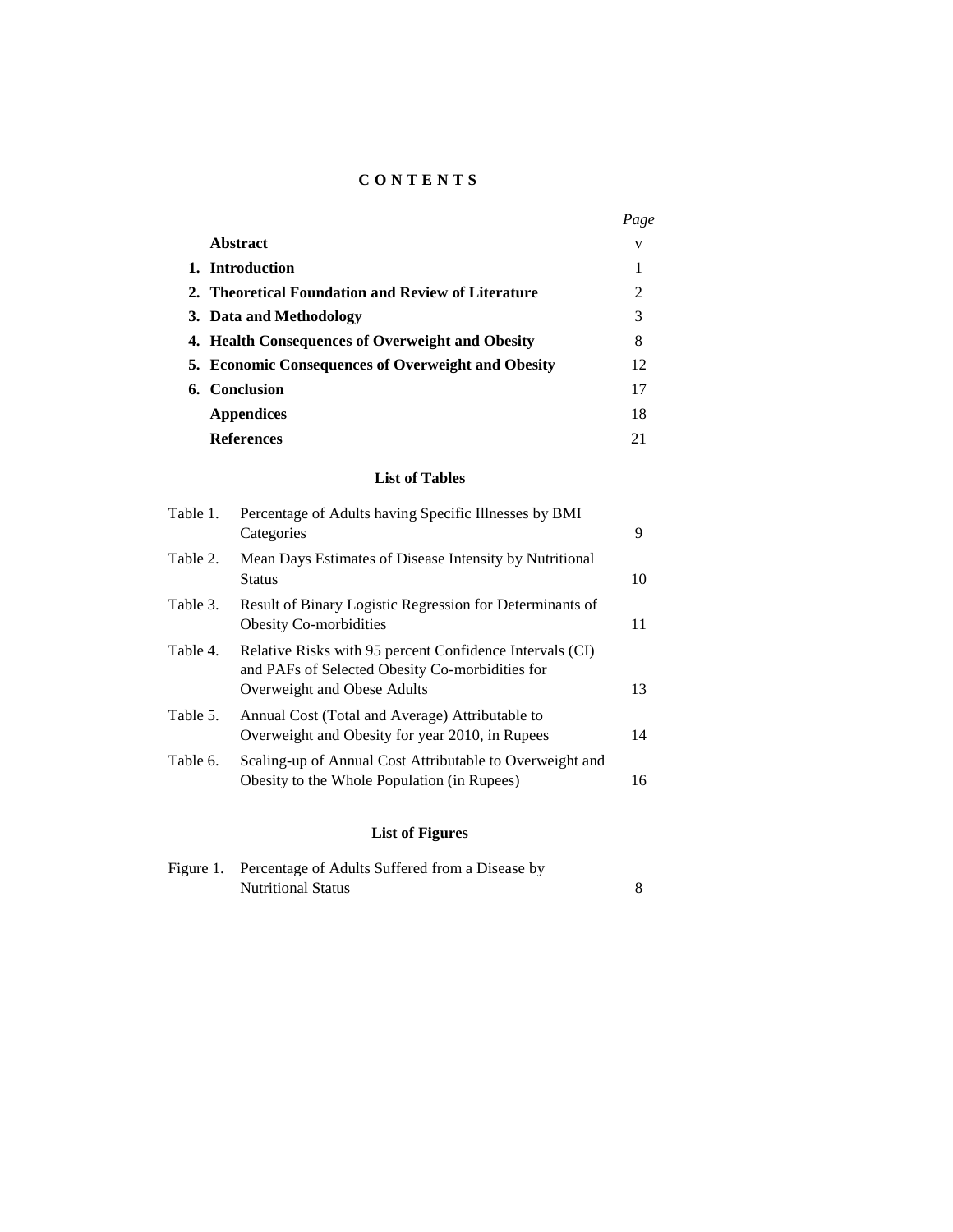# **ABSTRACT**

Overweight and obesity is a global problem carrying immense health and economic consequences on individuals' lives. It is of utmost importance especially in the context of Pakistan, which is facing the double burden of nutrition and disease. The present study ascertains the possible consequences of overweight and obesity among adult population using Pakistan Panel Household Survey for 2010. The findings show a negative association between weight and health by yielding higher prevalence and intensity of disease among excess weight than non-excess weight adults. The cost of illness methodology is adopted in the study by considering the two major obesity co-morbidities i.e. heart disease and diabetes. The results indicate that a sizeable proportion, 22 percent, and the cost incurred by the individuals for these co-morbidities is attributed to overweight and obesity. According to the results, the share of direct cost for heart diseases and diabetes attributable to excess weight is 16 percent of the national total health expenditure in Pakistan. The annual direct cost came out to be 0.4 percent of GDP, while estimates of indirect cost are 1.9 percent of the country's GDP. This creates a huge cost burden on oversized individuals. Therefore, it is high time that strategies in the country's health plans are included concerning control and prevention of overweight and obesity. This will provide a roadmap to a sustainable health care system and increased economic wellbeing of individuals.

*JEL Classification:* I12, I15 *Keywords:* Overweight, Obesity, Cost of Illness, Productivity Loss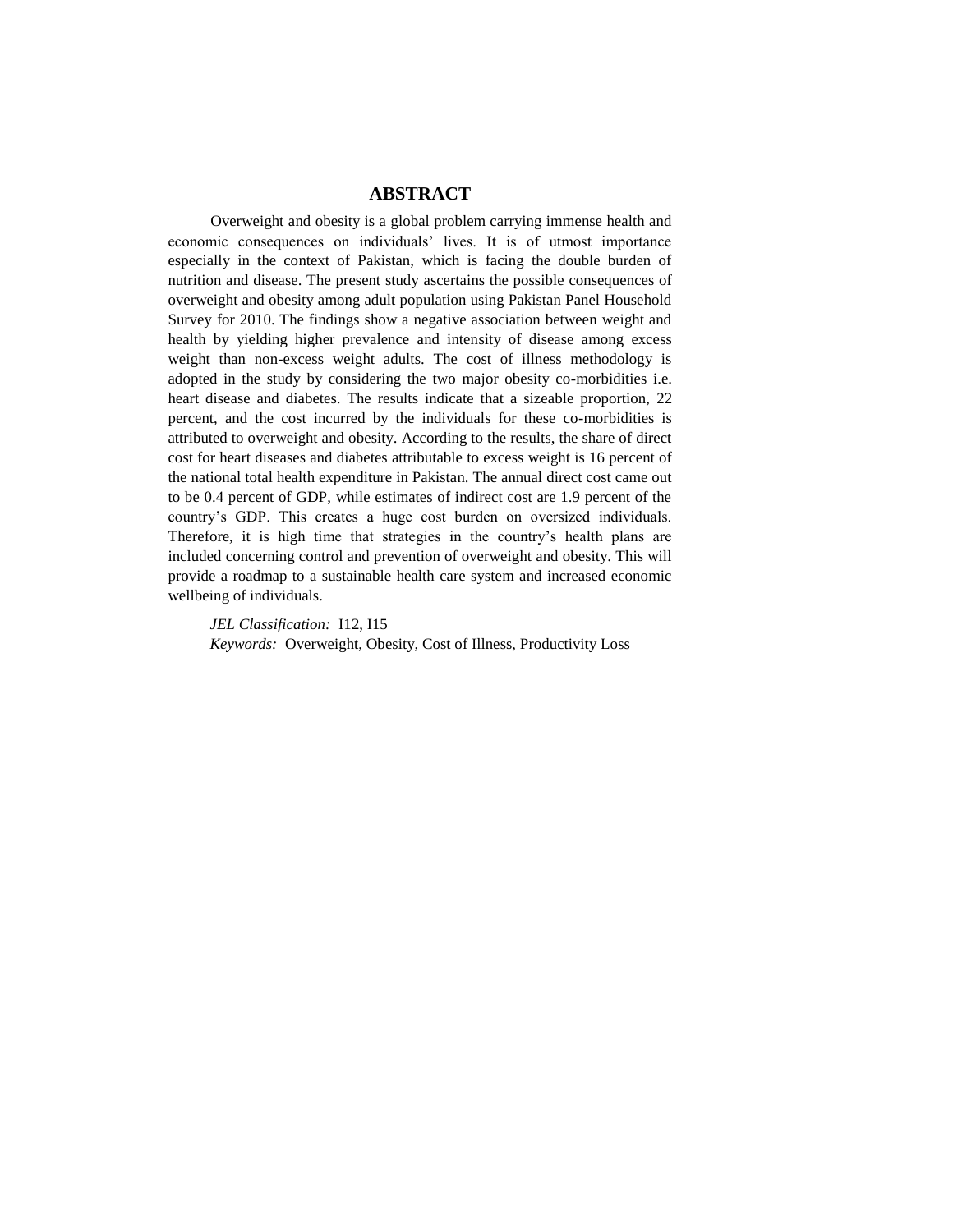#### **1. INTRODUCTION\***

Overweight and obesity is a global health problem. The rise in the prevalence of overweight and obesity since the 1980s has reached to an alarming situation for every nation [Ng, *et al.* (2014)]. The extent of overweight and obesity varies widely across different regions given their environment, sociocultural context, economic situation, food habits and lifestyle. Its prevalence is highly apparent in industrialised countries where more than half of the adult population is overweight and obese. Yet, the rates are also alarmingly high in developing countries. Presently the developing economies of the world are not only facing the problem of underweight population but are also at risk of excess weight; contributing to the double burden of malnutrition [Schmidhuber and Shetty (2005)].

The developed world has long since replaced nutritious diet with high caloric food. Moreover, physical inactivity is highly prevalent in these societies due to the invention of labour and time saving devices both at home and outside. All of this makes life sedentary leading to increased prevalence of obesity. [Blaylock, Smallwood, Kassel, Variyam and Aldrich (1999)]. The countries which are undergoing transition have now also started to imitate the diet pattern and sedentary life style of developed nations. Additionally, increasing urbanisation in these countries is also connected to changing behaviour related to the standard of living and food intake. All of this is contributing in the rise of overweight and obesity problem in the less developed economies also.

The overweight and obesity problem has immense social, health and economic consequences on the population [Wolf and Colditz (1998)]. The association between health and obesity has been established since long in the literature. Apart from the fact that these are risk factors for various communicable diseases, these also decrease the quality of life and increase morbidity and mortality. Evidence shows that around the world 3.4 million deaths in 2010were attributed to overweight and obesity [Lim, *et al.* (2012)]. It also involves greater expense; both in terms of medical bills and loss of productivity, due to the burden of disease on individuals and families. Excess weight is common in both children and adults, but, adults are the most vulnerable group to excess weight and the co-morbidities<sup>1</sup> related to it.

 $\overline{a}$ 

*Acknowledgements:* The study completed with the financial support from the GIZ, Health Sector Support Programme, Pakistan.

<sup>&</sup>lt;sup>1</sup>Co-morbidity is defined as the occurrence of an additional disease along with a primary disease or risk factor.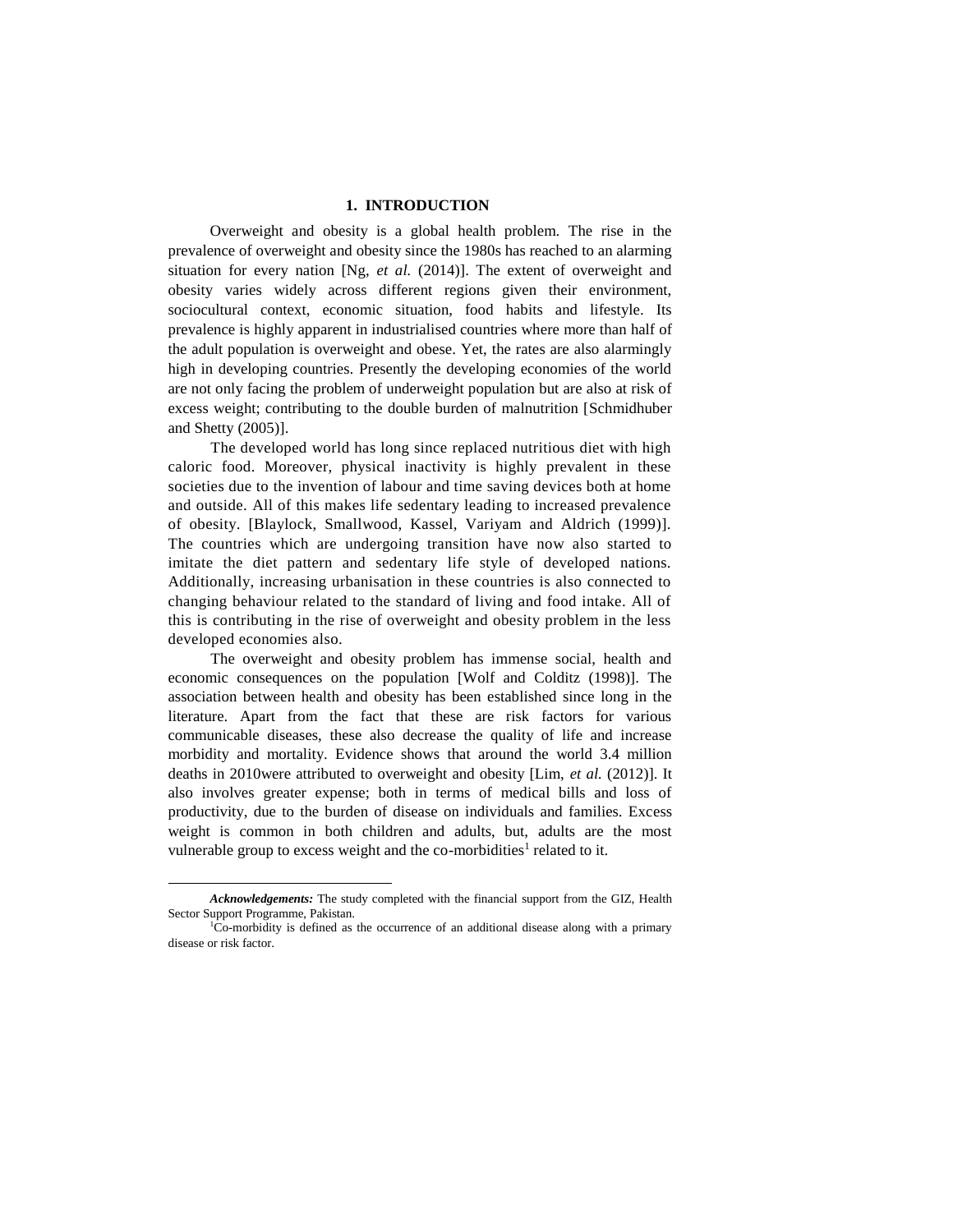According to a global disease burden research, Pakistan is ranked 9th among 188 countries in carrying obese population, in terms of absolute numbers [Ng, *et al.* (2014)]. Recent evidence from Pakistan suggests that 40 percent of Pakistani women of reproductive age are either overweight or obese [Pakistan Demographic and Health Survey (PDHS) (2012-13)]. Given the high prevalence of excess weight in Pakistan and its association with health, it is worthwhile to explore its health risks to human life especially in adult age. Moreover, the related medical care cost and productivity losses due to health risks are useful in estimating its economic burden for the country. This will aid policy makers for priority setting in the health sector given limited resource allocation to health in the country.

# **2. THEORETICAL FOUNDATION AND REVIEW OF LITERATURE**

The relationship between health and nutrition is complex. On the one hand an individual with lower weight is liable to fall a prey to disease, while, on the other an overweight individual is also susceptible to diseases. Both of these conditions create disutility not only due to morbidity but also due to low self estimation due to physical appearance. The health production function includes inputs like nutritional status (N), medical inputs (M) and health services consumed (S), food intake (F) and leisure time (L) [Grossman (1977)].

#### $H = H(N, M, S, F, L; \mathcal{E})$

The function emphasises the importance of nutrition as an input for individuals' health. Excess weight exerts several health consequences on human life. The co-morbidities related to excess weight are mostly chronic in nature including Diabetes, Hypertension, Dyslipidaemia, Breathlessness, Sleep apnoea, Gall bladder disease, Coronary heart disease, Osteoarthritis, Hyperuricaemia, Cancer, Low back pain, Pregnancy complications, Impaired fertility, Fetal defects etc. Among these diseases, the value of relative risk is much higher for Diabetes and Hypertension among obese population that is greater than three times<sup>2</sup> [Haslam, Sattar, and Lean (2006)]. Certain other complications including pulmonary, gastrointestinal and structural abnormalities are also linked with excess weight [Kinuqasa, *et al.* (1984); Stenius-Aarniala, *et al.* (2000); Daniels (2006)].

Weight loss in obese population can contribute to several long term health benefits. Evidence suggests that a 10 percent weight loss can contribute to 40-60 percent decrease in Diabetes incidence and 10mm Hg decrease in blood pressure of hypertensive patients. In addition, it can also increase life expectancy by

l

<sup>2</sup>The value of Relative Risk for a disease when greater than 1 indicates higher risk of that disease in overweight and obese individual as compared to non-overweight and non-obese individual.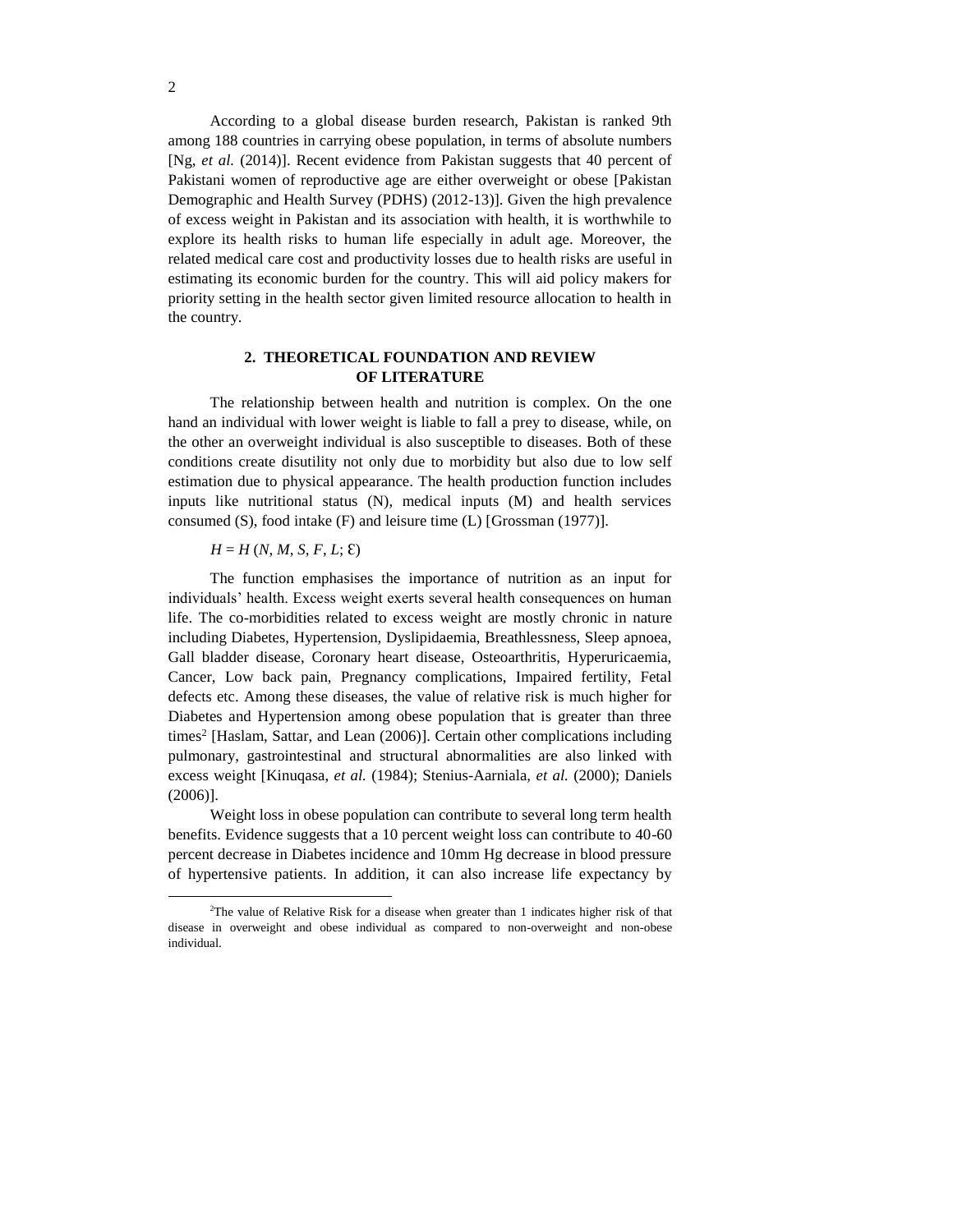decreasing mortality which is related to obesity co-morbidities, by more than 40 percent [Haslam, *et al.* (2006)]. Due to the higher number of chronic illnesses associated with obesity, it is now considered as one of the leading causes of mortality around the world [Ezzati, Martin, Skjold, Hoorn, and Murray (2006)].

Due to the severe health consequences of overweight and obesity, higher medical costs are associated with it. This cost places a huge burden on individuals and families in the form of high out of pocket expenses. Excess weight and the co-morbidities related to it are chronic in nature which makes the economic cost a constant burden on the family budget. The cost of obesity can occur in the form of direct cost which is incurred directly on a disease including treatment and transportation cost [Muller-Riemenschneider, Reinhold, Berghofer, and Willich (2010)]. An indirect cost can also be incurred which captures the disease related productivity loss which can result in the form of morbidity, disability and mortality. It can result in job absenteeism, early retirement, unemployment, bed days, restricted activity days and even premature mortality i.e. death before life expectancy.

A study of United States reveals that the direct cost of eight diseases i.e. Type 2 Diabetes, Coronary heart diseases, Hypertension, Gallbladder diseases, Osteoarthritis, Breast, Endometrial and Colon cancer, attributable to obesity is 5.7 percent of their national health expenditure. However, out of this direct cost attributable to obesity, 63 percent is only due to obesity related Diabetes [Wolf and Colditz (1998)]. Another study on United States attributes 9.1 percent of national medical spending to overweight and obesity [Finkelstein, Fiebelkorn, and Wang (2003)]. Most of the literature claims that indirect cost accountable to excess weight is higher even than the direct cost. Pitayatienanan, *et al.* (2014) estimate indirect cost attributable to obesity in Thailand through job absenteeism and mortality. According to the results, the share of indirect cost in the total cost is 54 percent. Furthermore, both direct and indirect cost due to obesity accounts for 1.5 percent of total health expenditure and 0.13 percent of GDP in Thailand.

Another cost component i.e., intangible cost is also associated with excess weight. This aspect of cost focuses on the decline in the patient's quality of life because of suffering from a disease. However, this aspect is not commonly captured in the studies because of its subjective nature and estimation difficulties [Rice (1967); Tarricone (2006)]. A number of studies on overweight and obesity have been conducted in Pakistan but most of these focus on the prevalence and determinants of obesity [Rehman, *et al.* (2003); Mushtaq, *et al.* (2011); Ahmed, Laghari, Naseer, and Mehraj (2013)].The economic consequences and the cost of obesity has remained an unattended area of obesity research in Pakistan.

#### **3. DATA AND METHODOLOGY**

The study uses the dataset of Pakistan Panel Household Survey [PPHS] conducted in 2010 by Pakistan Institute of Development Economics. The dataset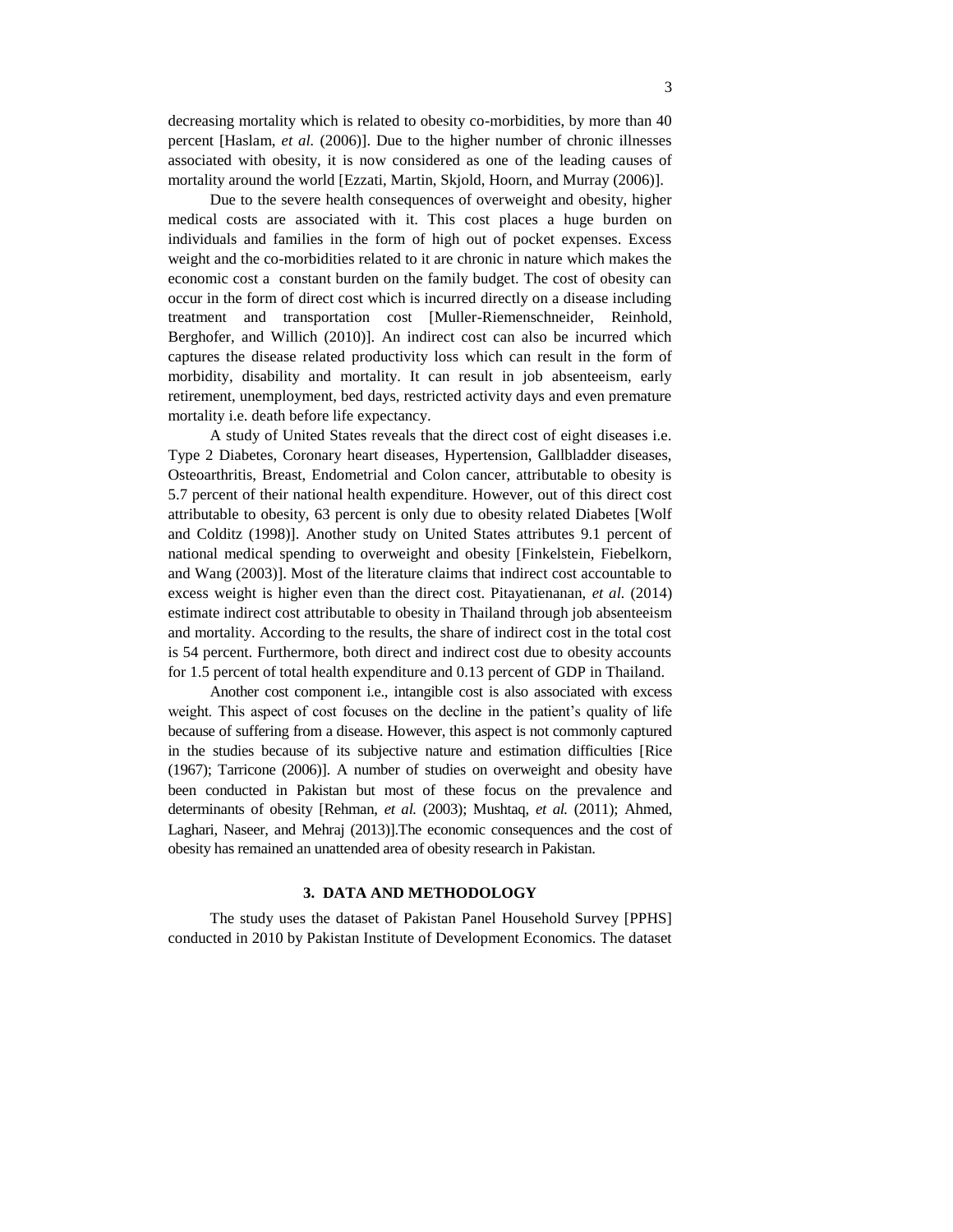contains nutritional information i.e. weight and height measured for individuals. Further, a rich health module is present in the data for estimating both health consequences of excess weight and cost of illness attributable to it.

The unit of analysis of the present study is adults of age 18 years and above. The reason for using adults is that they are more susceptible to excess weight and its related co-morbidities like Diabetes, Heart diseases etc. [Haslam, *et al.* (2006); Janssen (2012)]. Prevalence of overweight and obesity is estimated using Body Mass Index [BMI] which is defined as weight in kilograms divided by the square of the height in metres. Individuals having BMI between 25- 29.9are classified as overweight and BMI  $\geq$  30 as obese<sup>3</sup> [WHO (2000)].

For capturing the health consequences of overweight and obesity, indicators used here are: Prevalence of general or chronic illness and intensity of illness are measured through episodes and duration of illness**,** and days of hospitalisation. Both bivariate and multivariate analysis is performed**.** Binary logistic regression is performed to see whether overweight and obesity is a significant factor in developing a chronic disease. The dependent variable here is the presence of obesity co-morbidity (heart diseases and diabetes) which is in two categories, Yes or No. This dependent variable can be determined by various explanatory variables including overweight and obesity. Therefore, along with excess weight, certain other relevant independent variables are identified from the literature [Brown, *et al.* (2003); Dedkhard (2006)] including: age, gender, education, marital status, region, province, wealth status, number of chronic disease patients in the family, food consumption pattern, eating-out, working status and BMI index categories.

For the purpose of estimating the cost of an illness which is attributable to overweight and obesity, the cost of illness methodology is used [Wolf and Colditz (1998); Sander and Bergemann (2003); Moffatt, *et al.* (2011)]. This method is extensively used in health economic literature for highlighting the role of a risk factor, here overweight and obesity, in developing a disease and eventually affecting society. The prevalence-based approach is used for the present study which looks both at the prevalence of a disease and the cost incurred on it in one particular year. Hence, the time frame for the study is one year i.e. 2010, which is the data survey year.

Literature links many diseases with obesity but for the present study two co-morbidities of obesity are selected which are diabetes and heart disease. This selection of limited diseases is a conservative approach which is chosen due to non-availability of data. However, this conservative approach is justified as these two diseases are strongly associated with obesity in the literature [Janssen

l

<sup>&</sup>lt;sup>3</sup>According to WHO expert consultation (2004), BMI cut-offs for Asian population are 23-24.9 kg/m2 for overweight and >25 kg/m2 for obesity but for the purpose of worldwide comparison and using the nationally representative survey data, study intended to use international cut-offs like certain other studies: Dennis, *et al.* (2006); NNS (2011); PDHS (2012-13).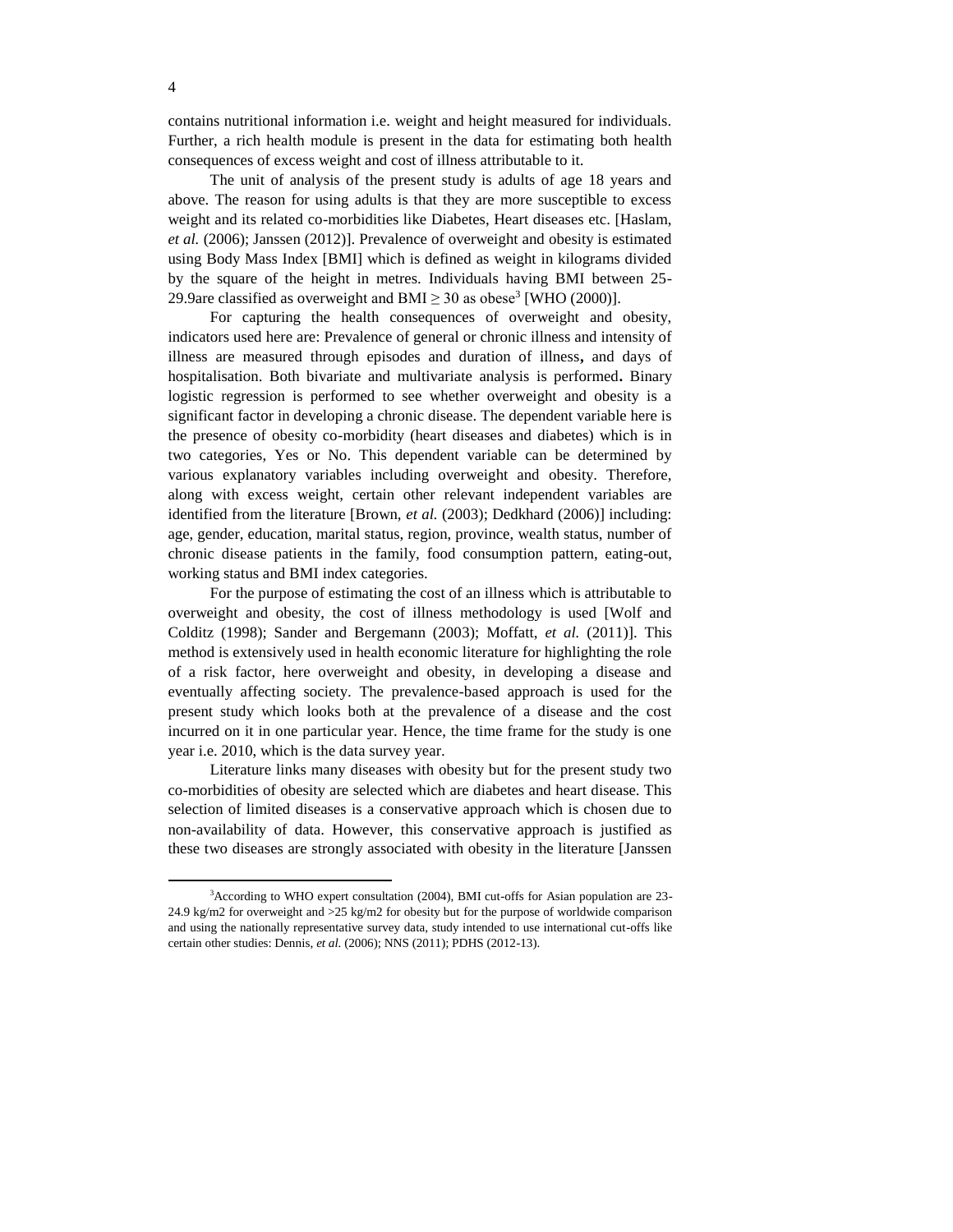(2012)]. Given the data limitations we are taking only the individual's perspective on cost for the present study. However, this perspective is important in the case of developing countries like Pakistan where major cost burden lies on the individuals and families i.e. 61 percent of out of pocket expenditure in the total health expenditure [Pakistan Bureau of Statistics (PBS) (2010)]. This perspective will articulate how much of the cost of a disease an individual has to bear for having excess weight.

Both the direct and indirect costs are estimated in the study. The direct cost is further divided into two: Direct medical cost including the individuals' out of pocket spending, directly on medical expense i.e. prescription cost, pharmaceutical cost and cost on laboratory tests and hospitalisation, while the indirect medical cost is on transportation. Information related to direct medical cost is given in the data in the form of self-reported health expenditure during the last year. However, the data on transportation cost is measured indirectly using information from two different sections.

In the illness section of the data, individuals have been asked about the health facility<sup>4</sup> they have consulted in the case of the prevailing illness. Then, another piece of information is assessed from the health access and outreach section as to which health facility a household generally visits. Now, keeping in view the facility that a household generally uses, we have assumed it to be the same facility that the person has used for the present disease. For example, if a person has consulted a government hospital for his prevailing illness, and his household generally uses a government hospital then it is assumed he has used the same hospital which he has visited for his prevailing illness. Next, information on the distance of the facility from home in kilometres along with the mode of transportation used is taken. Afterwards, to convert the distance into cost, the mileage rates<sup>5</sup> of the federal government are used (Appendix Table A1). Accordingly for the modes of transport, the mileage rates are multiplied with the kilometres to get the transportation cost.

Indirect cost is the cost of productivity loss due to an illness which can occur in the form of either mortality or morbidity. Given the data constrains, presently, only productivity losses that occurred due to morbidity are taken. To evaluate the productivity loss, the *Human Capital Approach* is used, which measures a human being in terms of its earnings [Copper and Rice (1976); Hodgson and Meiners (1982); Segel (2006); Tarricone (2006)]. For this, it multiplies the days lost due to illness with the wage rate to yield the productivity loss.

l

<sup>4</sup>Facilities include: Lady Health Worker, Rural Health Centre/Basic Health Unit, government hospital, government dispensary, government doctor in private capacity, private doctor, private clinic, chemist, hakim, faith healers and others.

<sup>5</sup>These rates may not be very accurate because while setting them on government benchmarks also allows for automobiles wear and tear cost, but, given data unavailability these rates can be considered as fairly good proxies.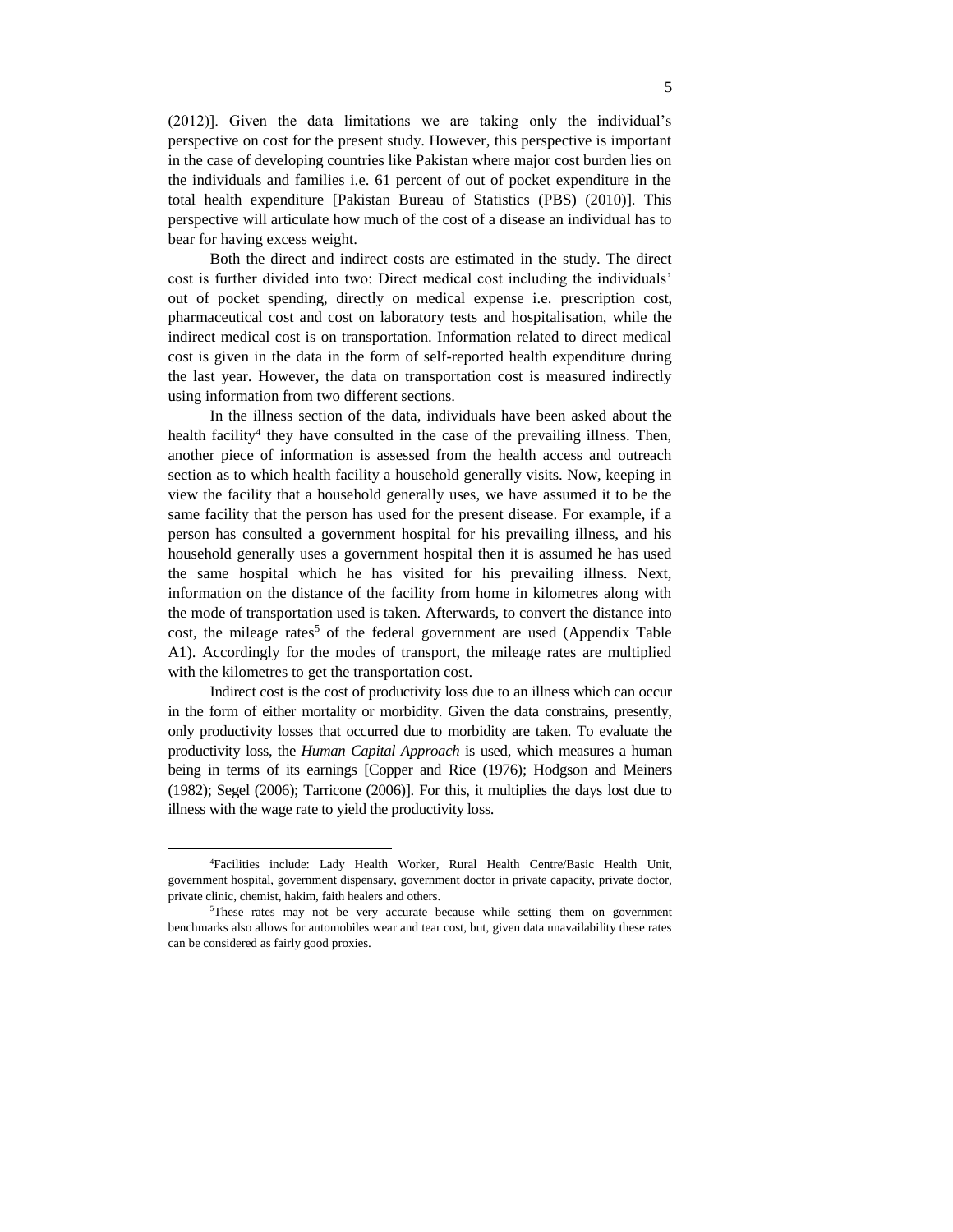i.e.,

6

l

Indirect cost due to morbidity = time lost due to illness  $\times$  wage rate

Firstly, for calculating the days lost due to illness various methods can be used including job absenteeism, unproductive work time lost etc. [Mattke, Balakrishnan, Bergamo, Newberry, (2007); Lensberg, Drummond, Danchenko, Despiegel and Francois (2013)]. Among these a method used here is *perceived impairment* which directly asks the individuals how much of their normal day routine is being hindered due to illness [Mattke, *et al.* (2007)]. In the present data, individuals were asked the same question and the response was reported in the form of number of days with disturbed the routine due to illness. Therefore, this information is used here as a proxy for time lost due to illness.

Individuals in the data have different working status including employed, unemployed, housewives, students, the elderly and those neither working nor looking for work. For the employed individuals we can take their actual wages but for others not working we have to approximate a wage rate [Rice (1967); Cooper and Rice (1976); Tarricone (2006)]. For the unemployed persons there are two possibilities: If unemployment is due to a disease, it is assumed that had the person been working, he would have got the same wage as the person with similar characteristics working in the labour market [Rice (1967)]. Therefore, wages of the employed persons in the data with similar age, sex and education as that of unemployed persons are picked and applied here after adjusting for the national unemployment rate (1 minus the unemployment rate) in the country. However, if the unemployed is due to any reason other than illness then the zero wage rate is applied.

For the housewives, two methods have been used in the literature i.e. *replacement cost<sup>6</sup>* and *opportunity cost* [Cooper and Rice (1976)]*.* The opportunity cost, preferred for the present study, assumes that if a woman takes up household work instead of employment, she would be getting the same wage as the person of similar characteristics in the labour market. Hence age, sex and education specific wages are applied here. For evaluating students we will have to capture their future lost income due to current illness [Cooper and Rice (1976)]. So, for them gender specific mean wages for the educated population are taken as a proxy. Lastly, for the elderly and persons neither working nor willing to work, we can assume that they might have been provided informal care [Tarricone (2006)]. So, the market replacement cost of providing informal care can be applied for them. Given data availability, the mean wage rate for the industry is used to evaluate this group.

The evaluation of productivity loss through the human capital approach provides us with indirect cost estimates. However, literature shows these

<sup>&</sup>lt;sup>6</sup>Replacement cost offers a women wage rate equal to a domestic servant.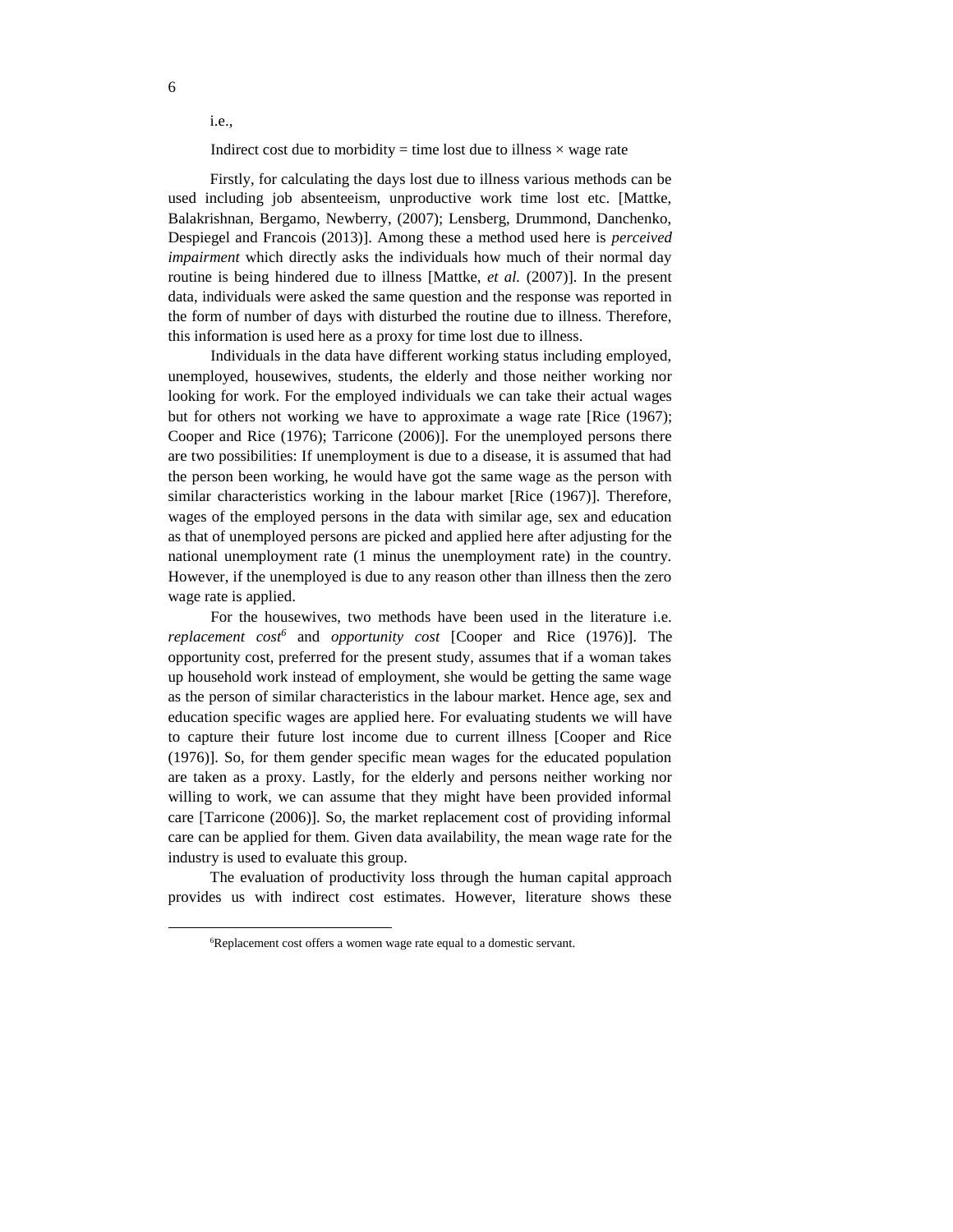estimates can be overestimated because it is not the actual loss but the potential productivity loss [Tarricone (2006)]. Thus the self-reported nature of the disease and days lost due to illness, assumptions made to calculate the transportation cost, the conservative approach to select diseases and using only the single study perspective, can be considered to be the limitations of the study.

7

The steps involved in the prevalence based cost of illness approach to measure cost of illness attributable to overweight and obesity are described below [Wolf and Colditz (1998); Brimingham, *et al.* (1999); Sander and Bergemann (2003); Konnopka, [Bodemann, a](http://www.ncbi.nlm.nih.gov/pubmed?term=B%C3%B6demann%20M%5BAuthor%5D&cauthor=true&cauthor_uid=20401679)nd [Konig](http://www.ncbi.nlm.nih.gov/pubmed?term=K%C3%B6nig%20HH%5BAuthor%5D&cauthor=true&cauthor_uid=20401679) (2011); Moffatt, *et al.* (2011); Janssen (2012)]:

- (1) Estimating prevalence of overweight and obesity (It is measured from the data through BMI. Prevalence of overweight and obesity is 21 and 9 percent respectively).
- (2) Estimating the *Relative Risk*<sup>7</sup> [RR] for selected co-morbidities: It is calculated by dividing the prevalence of a particular illness in the overweight and obese versus the non-overweight and non-obese. The relative risk, when greater than one, will indicate high risk of heart disease and diabetes in overweight and obese population as compared to normal or underweight individuals. The procedure is also described in Appendix Table A2. The Confidence Interval [CI] around Relative risk is also calculated. 8
- (3) Calculating *Population Attributable Fractions* [PAFs] using formula:  $P(RR-1)$  $\frac{F(nR-1)}{[P(RR-1)+1]}$ ; where P is the proportion of the overweight and obese population and RR is the relative risk of a disease in the overweight and obese population. PAF tells us how much of the proportion of illness is attributable to overweight and obesity. Both the relative risk and PAFs are calculated separately for the overweight and obese population for selected diseases. Results can then be added to see the combined effect of excess weight.
- (4) Estimating the direct and indirect cost for selected illnesses as described above in detail.

 $\overline{\phantom{a}}$ 

(1999)].

 $7$ Relative risk is the comparison of the risk of a disease in exposed group i.e. having the risk factor (which is being overweight and obese for the present analysis) to that of unexposed group [Indrayan (2012)].

<sup>&</sup>lt;sup>8</sup>For calculating the confidence interval, firstly log natural (ln) for the relative risks (RR) are estimates. Secondly, standard error (S.E) for the ln(RR) is computed using formula:  $\frac{1}{4}$ 

 $\frac{1}{A} - \frac{1}{A+}$  $\frac{1}{A+B} + \frac{1}{C}$  $\frac{1}{c}$  – 1  $\frac{1}{C+D}$ . Thirdly, formula for 95 percent confidence interval is used: ln(RR) $\pm$ 1.96×S.E[ln(RR)]. Lastly, taking anti-logarithm for two values computed using confidence interval formula will give upper and lower limits of confidence interval for relative risk [Birmingham[, Muller, Palepu,](http://www.ncbi.nlm.nih.gov/pubmed?term=Muller%20JL%5BAuthor%5D&cauthor=true&cauthor_uid=10081464) [Spinelli, a](http://www.ncbi.nlm.nih.gov/pubmed?term=Spinelli%20JJ%5BAuthor%5D&cauthor=true&cauthor_uid=10081464)nd [Anis](http://www.ncbi.nlm.nih.gov/pubmed?term=Anis%20AH%5BAuthor%5D&cauthor=true&cauthor_uid=10081464)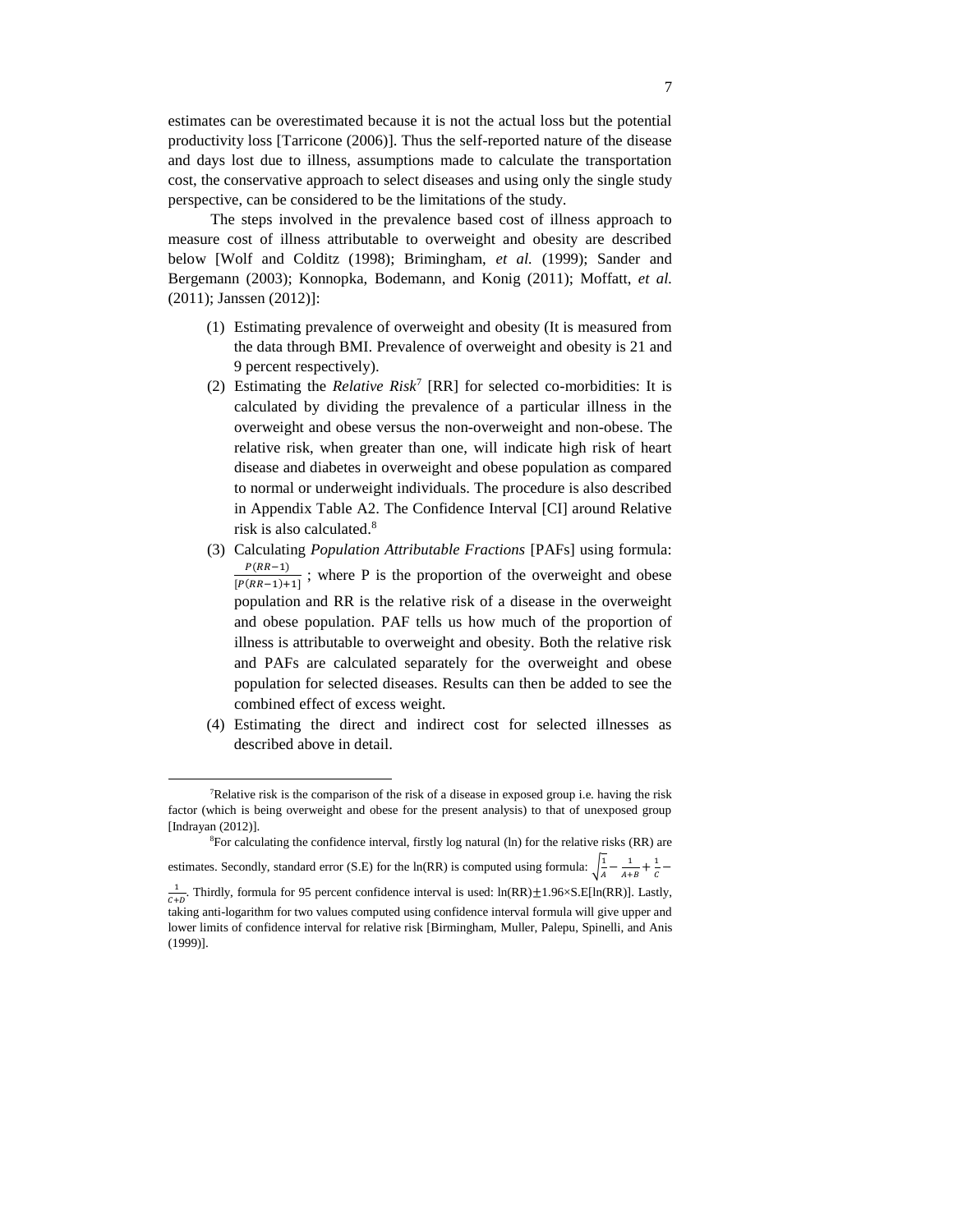(5) Finally, multiplying PAFs with the cost of illness will yield the cost of illness attributable to overweight and obesity.

After calculating the cost of illness attributable to overweight and obesity, the results are scaled-up for the whole population. One way deterministic sensitivity analysis is performed on the results which cover-up the possible biases in cost estimation caused due to the assumptions made. For this purpose only one core parameter i.e. the relative risks for the selected diseases, is both increased and decreased by different percentages arbitrarily, say by 5, 10, 15 and 20 percent and then the change in cost is observed.

## **4. HEALTH CONSEQUENCES OF OVERWEIGHT AND OBESITY**

Using the data it is first investigated whether obese and overweight persons are more likely to get sick. Next, it is further probed which type of disease is mostly prevalent in those individuals. Results show that the majority i.e. 37 percent of overweight and 47 percent of obese adults suffered from any disease during the last year, while, this percentage is 34 for normal weight individuals (Figure 1). This shows a high prevalence of illness among over weight individuals.

**Fig. 1. Percentage of Adults Suffered from a Disease by Nutritional Status**



*Source:* Authors' Computation from PPHS dataset, 2010.

While looking at the type of diseases mostly suffered by over weight individuals, results came in consistent with the literature [Haslam, et *al.* (2006); Konnopka, *et al.* (2011)]. The diseases which are highly prevalent in overweight and obese adults came out to be cardiovascular diseases and diabetes (Table 1). The prevalence of heart disease is 19 and 24 percent for overweight and obese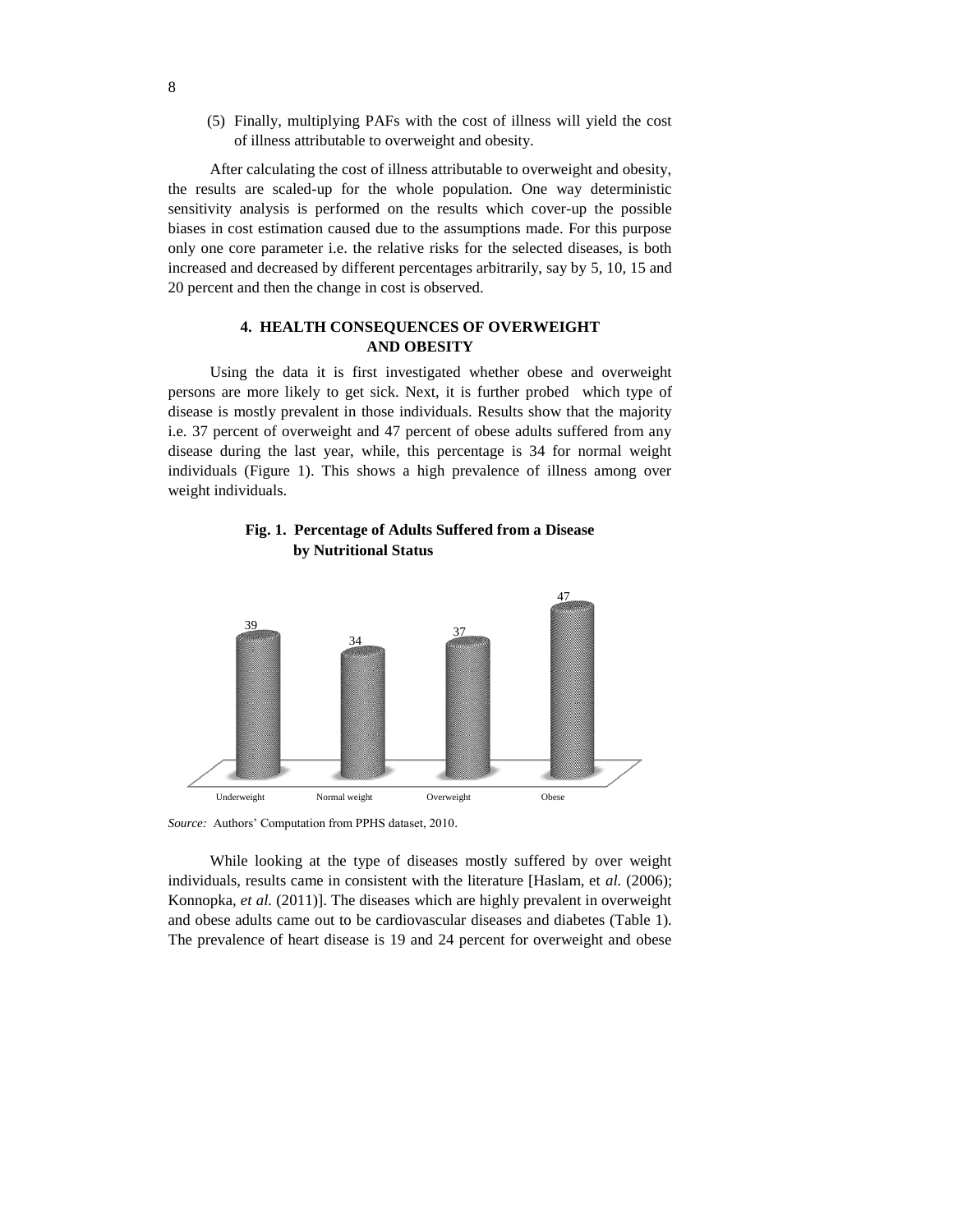adults respectively, while it is merely 12 percent for normal weight individuals. Similarly, the prevalence of diabetes is 6 and 9 percent for overweight and obese individuals and only 4 percent for normal weight adults. This indicates a huge difference in the occurrence of both diseases among normal and over weight individuals.

|--|--|

| $\tilde{}$                       |                       |                          |      | $\checkmark$ |       |  |
|----------------------------------|-----------------------|--------------------------|------|--------------|-------|--|
|                                  | <b>BMI</b> Categories |                          |      |              |       |  |
| Illness Type                     | Underweight           | Normal Weight Overweight |      | Obese        | Total |  |
| <b>Heart Diseases</b>            | 10.4                  | 12.0                     | 18.7 | 24.2         | 14.6  |  |
| <b>Diabetes</b>                  | 2.1                   | 3.6                      | 6.3  | 8.5          | 4.5   |  |
| Reproductive Problems            | 6.4                   | 6.0                      | 8.5  | 6.3          | 6.6   |  |
| <b>Respiratory Problems/TB</b>   | 12.0                  | 5.4                      | 3.6  | 4.9          | 5.9   |  |
| Hepatitis/Jaundice               | 6.2                   | 4.9                      | 6.2  | 4.7          | 5.3   |  |
| Intestinal/Renal/Kidney problems | 8.1                   | 6.8                      | 6.4  | 6.5          | 6.8   |  |
| Others <sup>1</sup>              | 54.7                  | 61.4                     | 50.2 | 45.0         | 56.2  |  |
| Total                            | 100                   | 100                      | 100  | 100          | 100   |  |
|                                  |                       |                          |      |              |       |  |

*Percentage of Adults having Specific Illnesses by BMI Categories*

Chi-square Value: 0.00.

<sup>1</sup>Others category of illness includes fever, measles, injury, mental illness, sight problems and other disabilities.

Authors' Computation from PPHS dataset (2010).

Table 2 provides the differences of mean episodes of illness, mean duration of illness, and mean hospitalised days between normal and excess weight individuals. This information is first taken for all the diseases and then for only those individuals who have the two obesity co-morbidities i.e. heart diseases and diabetes. According to the results, on average the duration of illnesses 346 days for normal weight whereas it is 414 and 527 days for the overweight and obese. These differences further become prominent when only obesity co-morbidities are selected (Table 2).

The results for the mean hospitalised days do not show any prominent difference when all the diseases are covered but the results for chronic patients show a particular trend. It can be seen from the table that the chronic patients who are obese stay hospitalised for 17 days on average. Conversely, the chronic patients who have normal weight spend only 8 days on average in hospital, showing a huge difference in the length of stay between obese and non-obese patients (Table 2). Only the results of episodes of illness are in favour of obese individuals as they report fewer episodes of illness compared to normal weight individuals.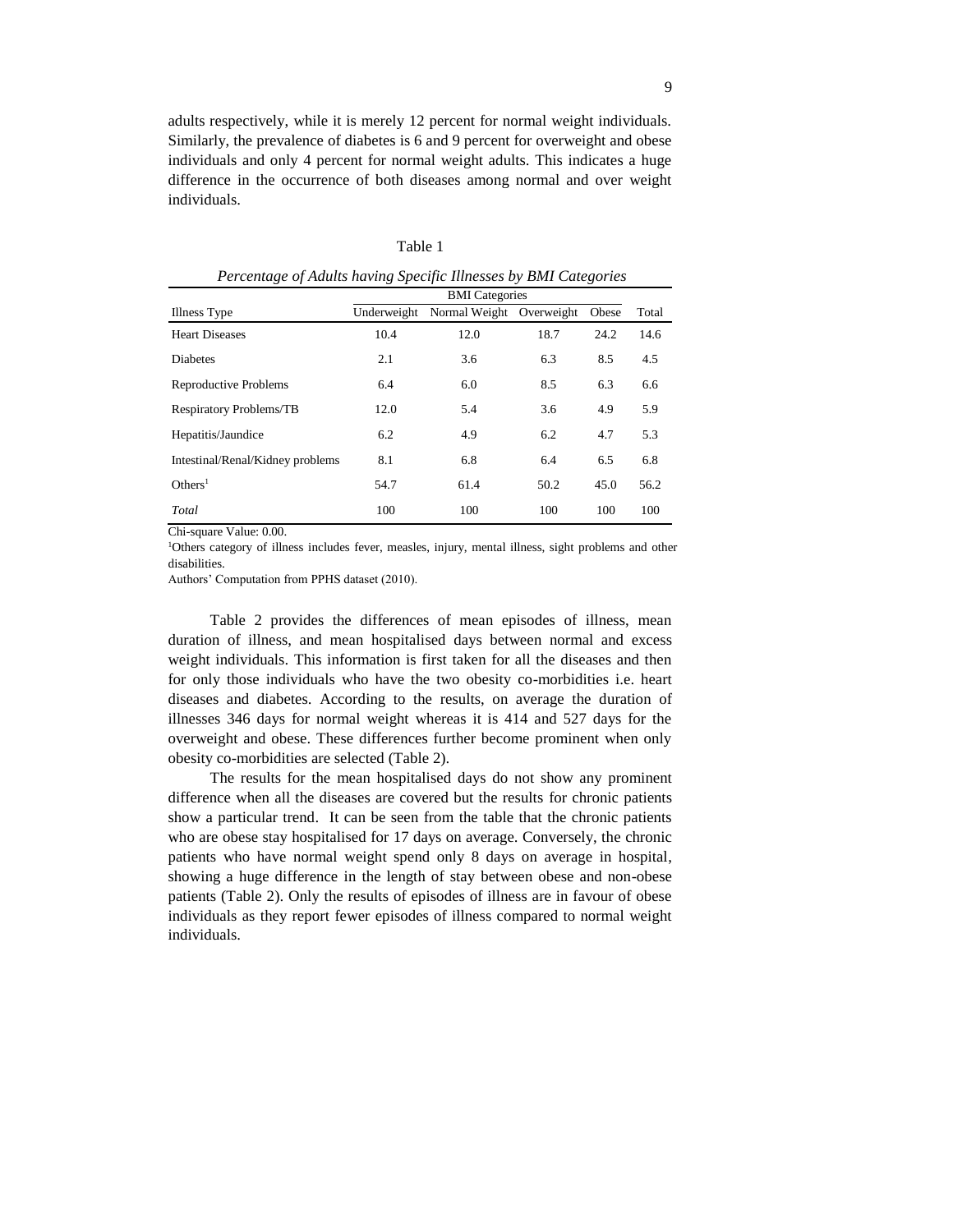| <i>Mean Days Esumates of Disease Intensity by Nutritional Status</i> |             |             |              |  |  |  |
|----------------------------------------------------------------------|-------------|-------------|--------------|--|--|--|
|                                                                      | Episodes of |             |              |  |  |  |
|                                                                      | Illness in  | Duration of | Days         |  |  |  |
| <b>BMI</b> Category                                                  | Last Year   | Illness     | Hospitalised |  |  |  |
| For all Type of Diseases                                             |             |             |              |  |  |  |
| Underweight                                                          | 1.8         | 374.3       | 7.7          |  |  |  |
| Normal Weight                                                        | 1.8         | 345.8       | 11.9         |  |  |  |
| Overweight                                                           | 1.8         | 414.0       | 10.2         |  |  |  |
| Obese                                                                | 1.6         | 526.8       | 10.7         |  |  |  |
| Total                                                                | 1.8         | 384.6       | 10.7         |  |  |  |
| For Selected Obesity Co-morbidities <sup>1</sup> only                |             |             |              |  |  |  |
| Underweight                                                          | 2.0         | 646.1       | 5.0          |  |  |  |
| Normal Weight                                                        | 1.8         | 645.2       | 7.5          |  |  |  |
| Overweight                                                           | 1.7         | 696.6       | 7.3          |  |  |  |
| Obese                                                                | 1.4         | 742.5       | 17.7         |  |  |  |
| Total                                                                | 1.7         | 678.1       | 8.2          |  |  |  |

Table 2 *Mean Days Estimates of Disease Intensity by Nutritional Status*

 $\frac{1}{1}$  Obesity co-morbidities includes heart diseases and diabetes.

Authors' Computation from PPHS dataset (2010).

Due to the chronic nature of the disease for overweight adults, medical cost for them is very high when compared with normal weight individuals [Popkin,Kim, Rusev, Du, and Zizza (2006)]. The results show that the average health care expenditure on all the diseases for normal persons is 8854 rupees, while it is 11610 and 12069 rupees for overweight and obese individuals respectively (Appendix Table A3). Moreover, when only chronic diseases are selected, the medical cost is still high for overweight individuals signifying higher severity of disease among overweight individuals.

A multivariate binary logistic model is selected to find out the significance of overweight and obese in the development of chronicity, keeping other important determinants for the chronic disease constant (Table 3). The dependent variable here is the presence of only two obesity co-morbidities, heart disease and diabetes, which is dichotomous i.e. having No (0) and Yes (1) categories. Independent variables are selected from literature such as: Overweight and obesity, age, gender, province, region, wealth status, marital status, education, work status, familial chronic disease and food consumption [Brown, *et al*. (2003); Dedkhard (2006)].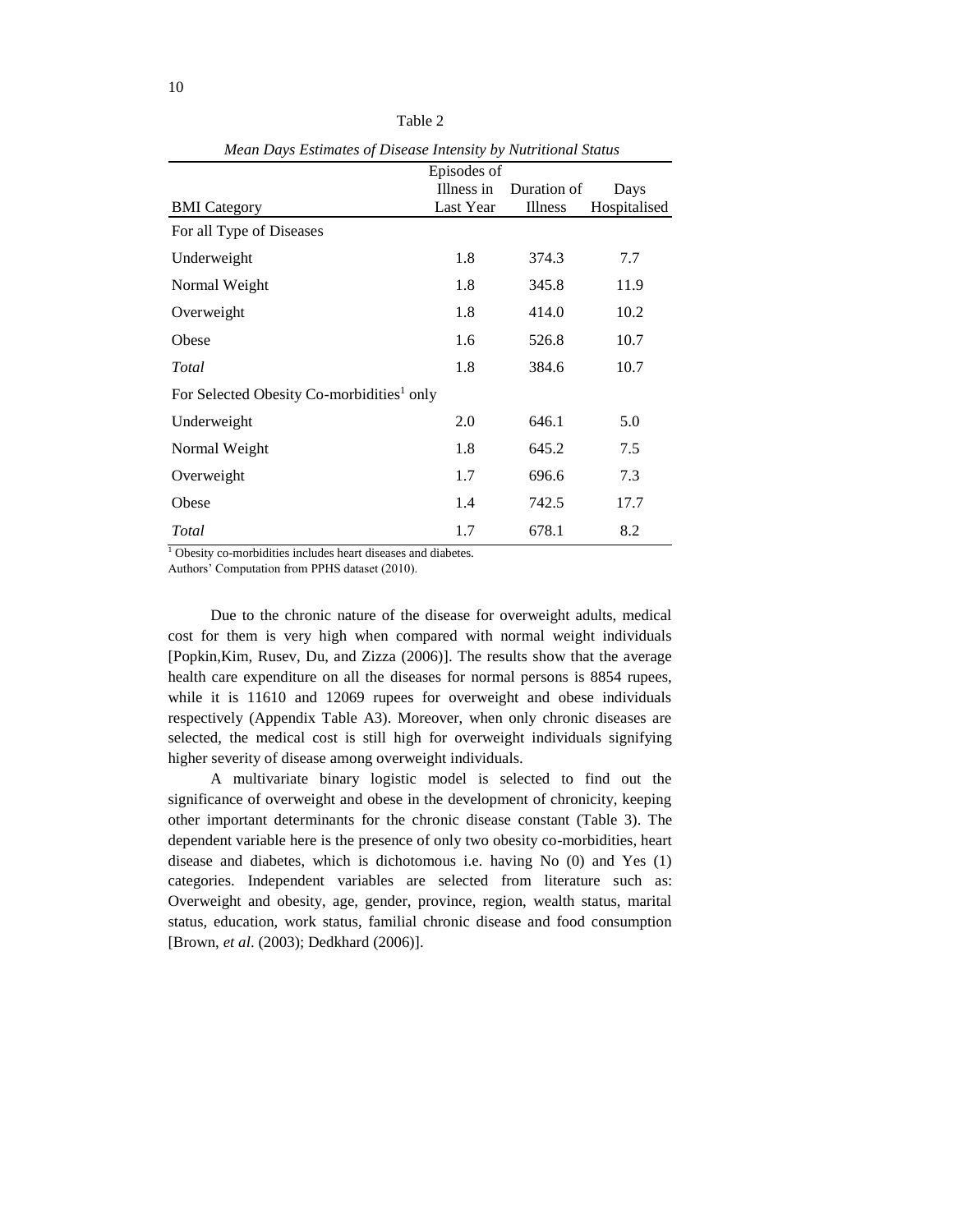| abie |  |
|------|--|
|      |  |

| <i>Ovesny</i><br><b>Explanatory Variables</b> | $C$ <sup>-</sup> <i>ntorvidutes</i><br><b>B</b> Coefficient | Significance Value Odd Ratio |       |
|-----------------------------------------------|-------------------------------------------------------------|------------------------------|-------|
| Overweight (BMI 25-29.9) Adults <sup>1</sup>  | 0.381*                                                      | 0.00                         | 1.464 |
| Obese ( $BMI = > 30$ ) Adults                 | $0.593*$                                                    | 0.00                         | 1.810 |
| Age (in single years)                         | $0.036*$                                                    | 0.00                         | 1.036 |
| Female Adults <sup>2</sup>                    | 0.154                                                       | 0.33                         | 1.167 |
| Province $-$ Sindh <sup>3</sup>               | $0.222*$                                                    | 0.05                         | 1.249 |
| Province – KPK                                | $0.761*$                                                    | 0.00                         | 2.141 |
| Province - Balochistan                        | $-0.590*$                                                   | 0.00                         | 0.554 |
| Rural Residents <sup>4</sup>                  | $-0.539*$                                                   | 0.00                         | 0.583 |
| Poor Wealth Status <sup>5</sup>               | $-0.337*$                                                   | 0.02                         | 0.714 |
| Currently Married <sup>6</sup>                | $0.530*$                                                    | 0.03                         | 1.699 |
| Separated/Divorced/Widowed                    | 0.527                                                       | 0.06                         | 1.694 |
| <b>Education</b> (in Single Years)            | 0.024                                                       | 0.12                         | 1.024 |
| Work Status – Students <sup>7</sup>           | $-0.508$                                                    | 0.38                         | 0.601 |
| Work Status – Other not in Labour Force       | $-0.380$                                                    | 0.08                         | 0.684 |
| Work Status - Unemployed                      | $-0.351$                                                    | 0.33                         | 0.704 |
| Work Status -Non-manual Workers               | $-0.030$                                                    | 0.92                         | 0.970 |
| Work Status -Manual Workers                   | $-0.263$                                                    | $0.08\,$                     | 0.769 |
| Consumption of Grains (in kg)                 | $-0.007$                                                    | 0.39                         | 0.993 |
| Consumption of Pulses (in kg)                 | $-0.534$                                                    | 0.07                         | 0.586 |
| Consumption of Oil (in Litres)                | 0.061                                                       | 0.80                         | 1.063 |
| Consumption of Dairy Products (in Litres)     | $-0.007$                                                    | 0.70                         | 0.993 |
| Consumption of Meat (in kg)                   | 0.208                                                       | 0.20                         | 1.231 |
| Consumption of Eggs (in Numbers)              | 0.023                                                       | 0.58                         | 1.023 |
| Consumption of Soft Drinks (in Numbers)       | 0.099                                                       | 0.25                         | 1.104 |
| Consumption of Sugar (in kg)                  | $-0.047$                                                    | 0.72                         | 0.954 |
| Consumption of Vegetables and Fruits (in kg)  | $-0.047$                                                    | 0.47                         | 0.954 |
| Number of Family Members with Co-morbidity    | $0.475*$                                                    | 0.00                         | 1.607 |
| Constant                                      | $-3.485*$                                                   | 0.00                         | 0.031 |
| Model Chi-square                              |                                                             | 495.280                      |       |
| Model Significance                            |                                                             | 0.00                         |       |
| Log likelihood                                |                                                             | 3237.208                     |       |
| Cox and Snell $R^2$                           |                                                             | 0.121                        |       |
| Nagelkerke $R^2$                              |                                                             | 0.195                        |       |
| <b>Predicted Percentage</b>                   |                                                             | 82.1                         |       |

*Result of Binary Logistic Regression for Determinants of Obesity Co-morbidities*

Reference Categories: <sup>1</sup>Adults with BMI<25, <sup>2</sup>Male adults, <sup>3</sup>Adults in Punjab province, <sup>4</sup>Urban residents, <sup>5</sup>Adults of non- poor wealth status, <sup>6</sup>Adults who are never married, <sup>7</sup>Housewives. \*Indicates significance of a variable; Variables in Continuous form are in *Italics.*

Authors' Computation from PPHS dataset, 2010.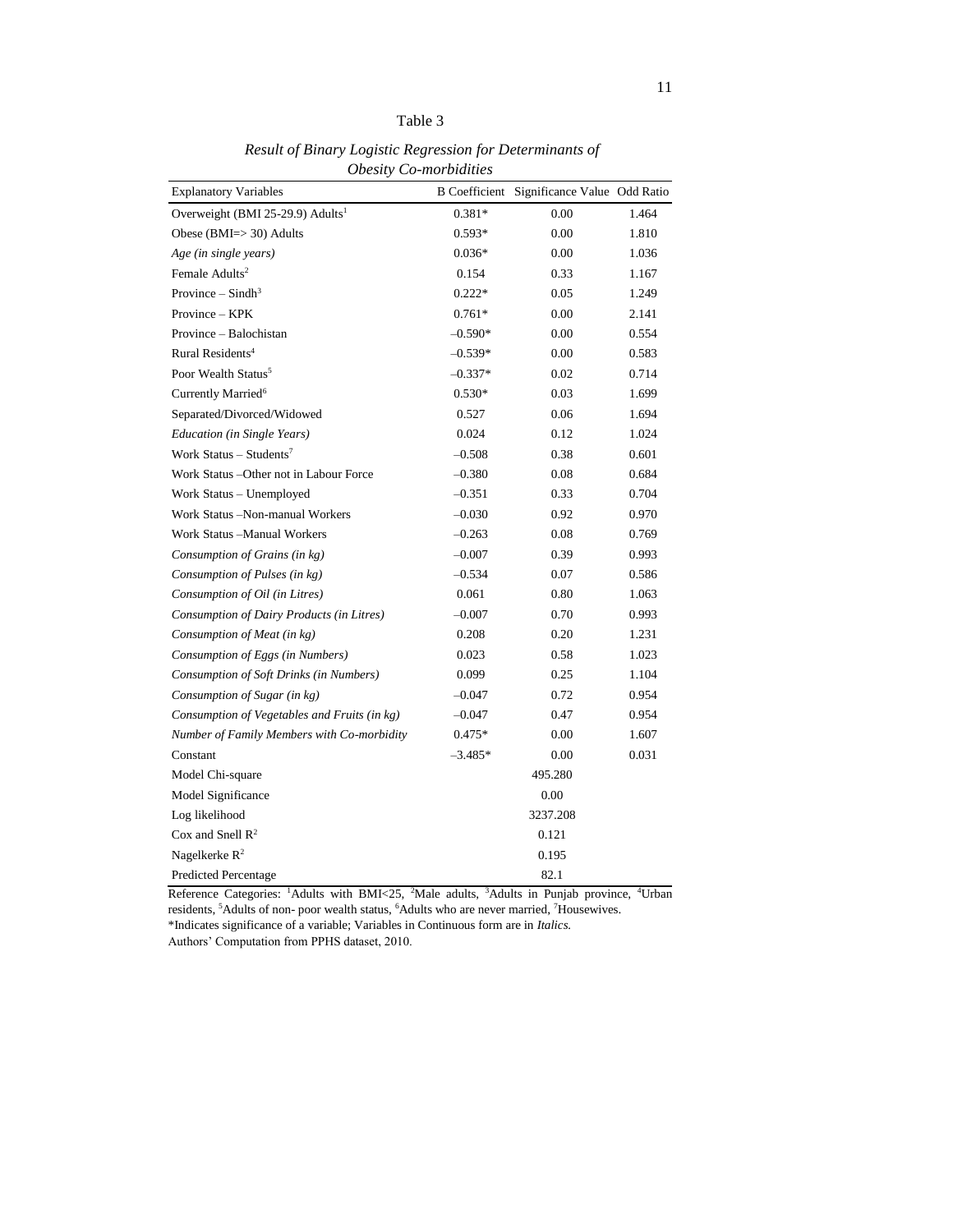The results for the overweight indicate that as compared to normal adults, overweight adults are 1.5 times and obese adults 1.8 times more likely to get heart disease or diabetes (Table 3). Additionally, these results are highly significant keeping all other factors constant. This clearly indicates that overweight and obesity is a dominant contributing factor for heart disease and diabetes. Apart from excess weight, other significant factors for the development of co-morbidities are age, province, region, poverty, marital status and familial history of the disease while, factors like gender, education, work status and food consumption are insignificant.

The findings of other significant factors show that co-morbidities increase with age, and with the increase in the number of other similar patients in the family i.e. BMI increases by 0.04 and 0.48 points with the increase of one unit of these factors. Moreover, the probability of these co-morbidities is higher in province KPK i.e. the odd ratio for KPK is 2.1 times higher than Punjab. For Sindh this probability is 1.2 times higher and for Balochistan it is 0.6 times lower than Punjab. This indicates higher prevalence of co-morbidities in KPK and lower in Balochistan. Rural residents have 0.6 times lower likelihood of developing co-morbidity than urban residents. Similarly, poor adults have 0.7 times lower likelihood of developing co-morbidity than non-poor adults. The result for the last significant variable i.e. marital status shows that both currently married and once married individuals have 1.7 times higher probability of comorbidity as compared to unmarried individuals.

# **5. ECONOMIC CONSEQUENCES OF OVERWEIGHT AND OBESITY**

Economic consequence involves the cost of being overweight and obese. For calculating the cost of obesity, first the information on relative risk of the two diseases is required. According to the results the RR for overweight persons having any of the two diseases is 1.67 and for obese persons it is 2.18.<sup>9</sup> Similar prominent difference between the overweight and the obese's relative risk can be seen from the results of both diseases separately (Table 4). These findings indicate that both heart disease and diabetes are more prevalent in overweight and more prominent among obese adults as compared to normal weight adults The results also indicate that the relative risk for diabetes is higher for both the overweight (1.93) and obese (2.61) adults than of heart disease i.e. 1.60 and 2.06 correspondingly. Gender and age wise results indicate that the relative risk for both overweight and obese individuals is higher among females and adults with age exceeding 30 (Appendix Table A4).

l

<sup>9</sup>According to the 95 percent Confidence Interval, Relative risk for overweight persons having any of the both disease can range from 1.44 to 1.93; similarly for obese persons it can range from 1.86 to 2.56.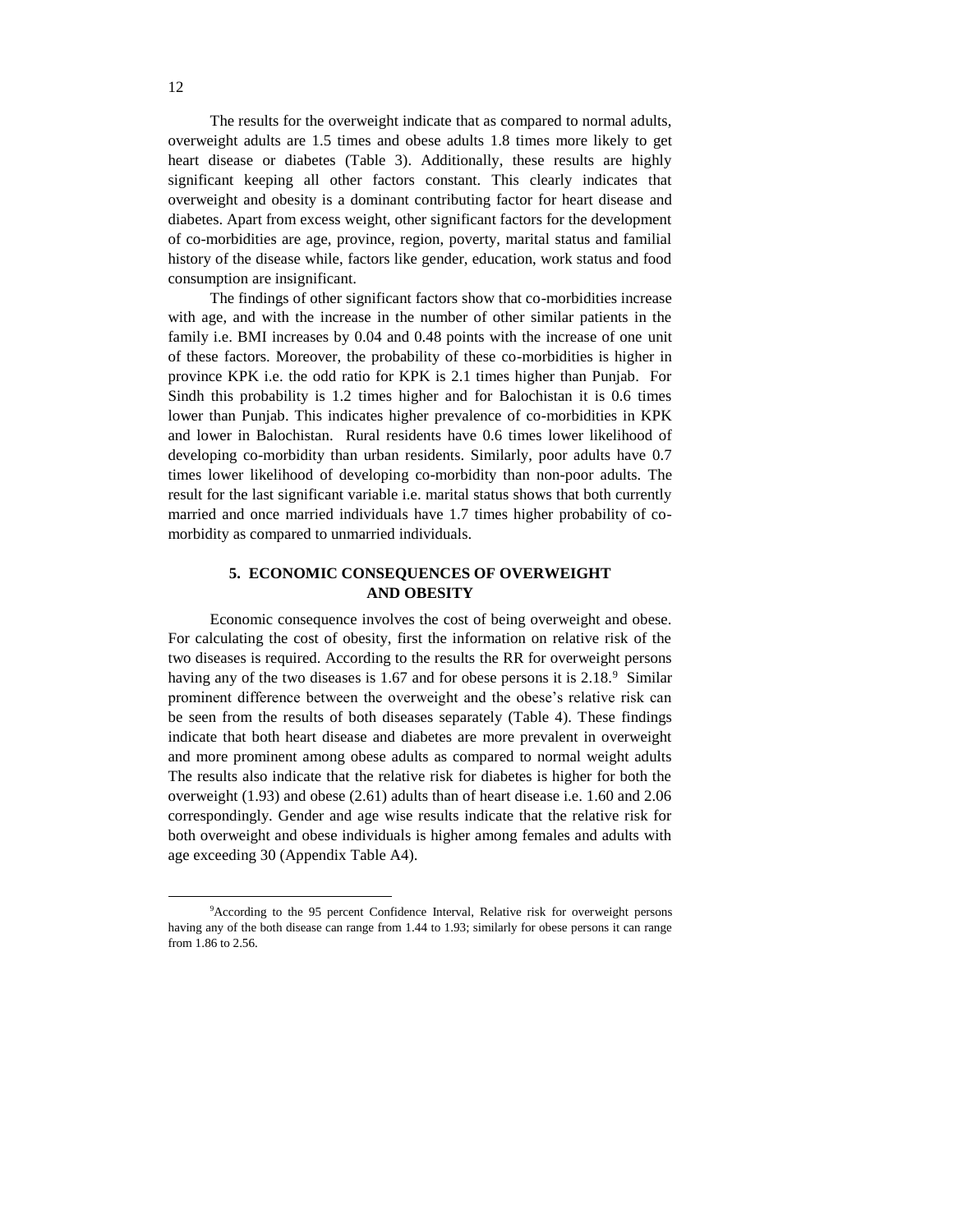#### Table 4

| <b>Relative Risks</b> |                       |                     |            | <b>PAFs</b> |       |
|-----------------------|-----------------------|---------------------|------------|-------------|-------|
| <b>Diseases</b>       | Overweight            | Obesity             | Overweight | Obesity     | Total |
| <b>Heart Disease</b>  | $1.60(1.34 - 1.90)^2$ | $2.06(1.70 - 2.50)$ | 11.2       | 8.5         | 19.6  |
| Diabetes              | $1.93(1.39 - 2.69)$   | $2.61(1.81 - 3.76)$ | 16.5       | 12.3        | 28.7  |
| Any disease           | $1.67(1.44 - 1.93)$   | $2.18(1.86 - 2.56)$ | 12.4       | 9.3         | 21.7  |

*Relative Risks with 95 percent Confidence Intervals (CI) and PAFs of Selected Obesity Co-morbidities for Overweight and Obese Adults*

<sup>1</sup>Any disease refers to any of the heart disease or diabetes.

<sup>2</sup>CI are shown in brackets.

 $\overline{\phantom{a}}$ 

PAFs are converted into percentages by multiplying with 100.

Authors' Computation from PPHS dataset (2010).

Through estimated relative risks, Population Attributable Fractions are calculated using the formula mentioned in the methodology chapter.<sup>10</sup> PAFs are estimated to see what proportion of the disease is caused by overweight and obesity. The results show that 11 percent of overall heart disease in the adult population is caused by overweight, while 9 percent is due to obesity, summing up to 20 percent of heart disease attributable to overweight and obesity. Similarly for diabetes, 17 percent of the disease is caused by overweight and 12 percent is due to obesity, totalling 29 percent due to diabetes (Table 4).

The findings show that relative risk is higher for obesity than for overweight; here, PAF percentages are higher in overweight than in obese. This higher proportion of the diseases attributable to overweight than obesity is due to high prevalence of overweight in population. The findings also indicate that excess weight is a more dominant risk factor for diabetes than for heart disease. These results are consistent with that of the literature [Birmingham, *et al.* (1999)]. Overall, for both the diseases, 22 percent of the disease is attributable to excess weight which is a very high proportion (Table 4). PAF percentages, when seen for both genders separately, show that disease burden due to excess weight is higher for females than for males for both the diseases (Appendix Table A5).

Results for disease cost show that the average out of pocket medical expense for diabetes is 19364 rupees, while, the average indirect medical cost i.e. transportation cost, is 117 rupees; a total of 19481 rupees of direct cost. Similar cost for heart diseases is Rs 13685 and 125 respectively, a total of Rs 13810 (Table 5). This shows a higher average direct cost for diabetes; however, the total cost is higher for heart diseases. The reason for this higher total cost is higher prevalence for heart diseases than diabetes in the population. Yet, the results of average cost show that diabetes is a more costly disease than heart diseases. Similar results can be seen in international literature [Wolf and Colditz (1998); Pitayatienanan, *et al.* (2014)].

<sup>&</sup>lt;sup>10</sup>Formula for PAF  $=\frac{P(RR-1)}{[P(RR-1)+1]}$ ; which is later converted to percentages by multiplying with 100.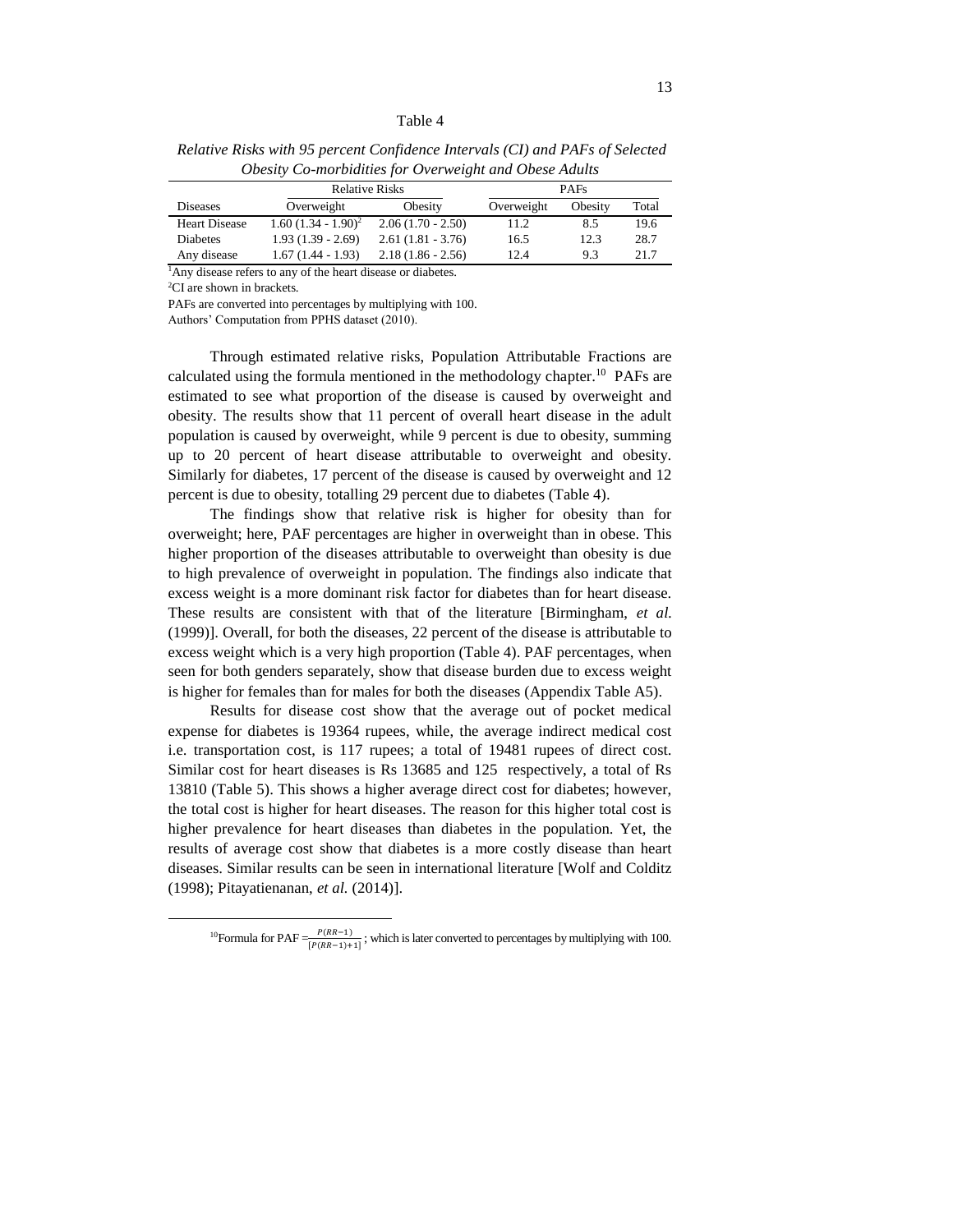The findings also suggest that all the cost categories are higher for diabetes as compared to heart diseases. A similar trend can be seen for average productivity cost which is also higher for diabetes (Table 5). Moreover, results for total (both direct and indirect) average cost are 144255 rupees for diabetes and 68155 rupees for heart diseases; making the average total cost of 86478 rupees for both diseases per annum.

#### Table 5

| Annual Cost (Total and Average) Attributable to Overweight and |
|----------------------------------------------------------------|
| <i>Obesity for year 2010, in Rupees</i>                        |

|                                                                     | <b>Total Disease</b><br>Cost  |         | Cost Attributable to<br>Overweight |         | Cost Attributable to<br>Obesity |         | Sum of Overweight<br>and Obesity Cost |         |
|---------------------------------------------------------------------|-------------------------------|---------|------------------------------------|---------|---------------------------------|---------|---------------------------------------|---------|
| Disease by Cost                                                     | Total                         | Average | Total                              | Average | Total                           | Average | Total                                 | Average |
| <b>Heart Disease</b>                                                |                               |         |                                    |         |                                 |         |                                       |         |
| <b>Direct Medical Cost</b>                                          | 11,263,051                    | 13685   | 1,258,083                          | 1529    | 952,854                         | 1158    | 2,210,937                             | 2686    |
| Indirect Medical Cost <sup>1</sup>                                  | 102,639                       | 125     | 11,465                             | 14      | 8,683                           | 11      | 20,148                                | 24      |
| Direct Cost                                                         | 11,365,690                    | 13810   | 1,269,548                          | 1543    | 961,537                         | 1168    | 2,231,085                             | 2711    |
| <b>Indirect Cost</b>                                                | 44,726,048                    | 54345   | 4,995,900                          | 6070    | 3,783,824                       | 4598    | 8,779,723                             | 10668   |
| <b>Total Cost</b>                                                   | 56,091,738                    | 68155   | 6,265,447                          | 7613    | 4,745,361                       | 5766    | 11,010,808                            | 13379   |
| <b>Diabetes</b>                                                     |                               |         |                                    |         |                                 |         |                                       |         |
| <b>Direct Medical Cost</b>                                          | 5,053,922                     | 19364   | 831,876                            | 3187    | 619,611                         | 2374    | 1,451,486                             | 5561    |
| <b>Indirect Medical Cost</b>                                        | 30.542                        | 117     | 5,027                              | 19      | 3.744                           | 14      | 8,772                                 | 34      |
| Direct Cost                                                         | 5,084,464                     | 19481   | 836,903                            | 3207    | 623,355                         | 2388    | 1,460,258                             | 5595    |
| <b>Indirect Cost</b>                                                | 32,566,172                    | 124775  | 5,360,392                          | 20538   | 3,992,613                       | 15297   | 9,353,005                             | 35835   |
| <b>Total Cost</b>                                                   | 37,650,636                    | 144255  | 6,197,295                          | 23744   | 4,615,968                       | 17686   | 10,813,263                            | 41430   |
| Any Disease                                                         |                               |         |                                    |         |                                 |         |                                       |         |
| <b>Direct Medical Cost</b>                                          | 16,316,973                    | 15053   | 2,089,958                          | 4716    | 1,572,465                       | 3532    | 3,662,423                             | 8248    |
| <b>Indirect Medical Cost</b>                                        | 133,181                       | 123     | 16,492                             | 33      | 12,428                          | 25      | 28,920                                | 58      |
| Direct Cost                                                         | 16,450,154                    | 15175   | 2,106,450                          | 4749    | 1,584,893                       | 3557    | 3,691,343                             | 8306    |
| <b>Indirect Cost</b>                                                | 77,292,220                    | 71303   | 10,356,291                         | 26608   | 7,776,436                       | 19895   | 18,132,728                            | 46503   |
| <b>Total Cost</b><br>$1x - 1$<br>$\sim$ $\sim$ $\sim$ $\sim$ $\sim$ | 93,742,374<br>$2 + 1 + 1 = 2$ | 86478   | 12,462,742<br>$\blacksquare$       | 31357   | 9,361,329                       | 23452   | 21,824,071                            | 54809   |

1 Indirect medical cost includes transportation cost only.

Authors' Computation from PPHS dataset, 2010.

Among these total and average costs, the proportion of cost attributable to overweight and obesity is calculated by multiplying total cost with PAFs. The results show that for heart diseases on average Rs 1543 is attributable to overweight and Rs 1168 to obesity. The total, Rs 2711 as part of Rs 13810 of average direct cost is attributable to excess weight. Similarly in total average direct cost of Rs 19481for diabetes, 5595 rupees is attributable to excess weight. Similar results can be seen for indirect cost in Table 5.6. Overall, amongst Rs 86478 of total average cost for both diseases, rupees 54809 are attributable to excess weight.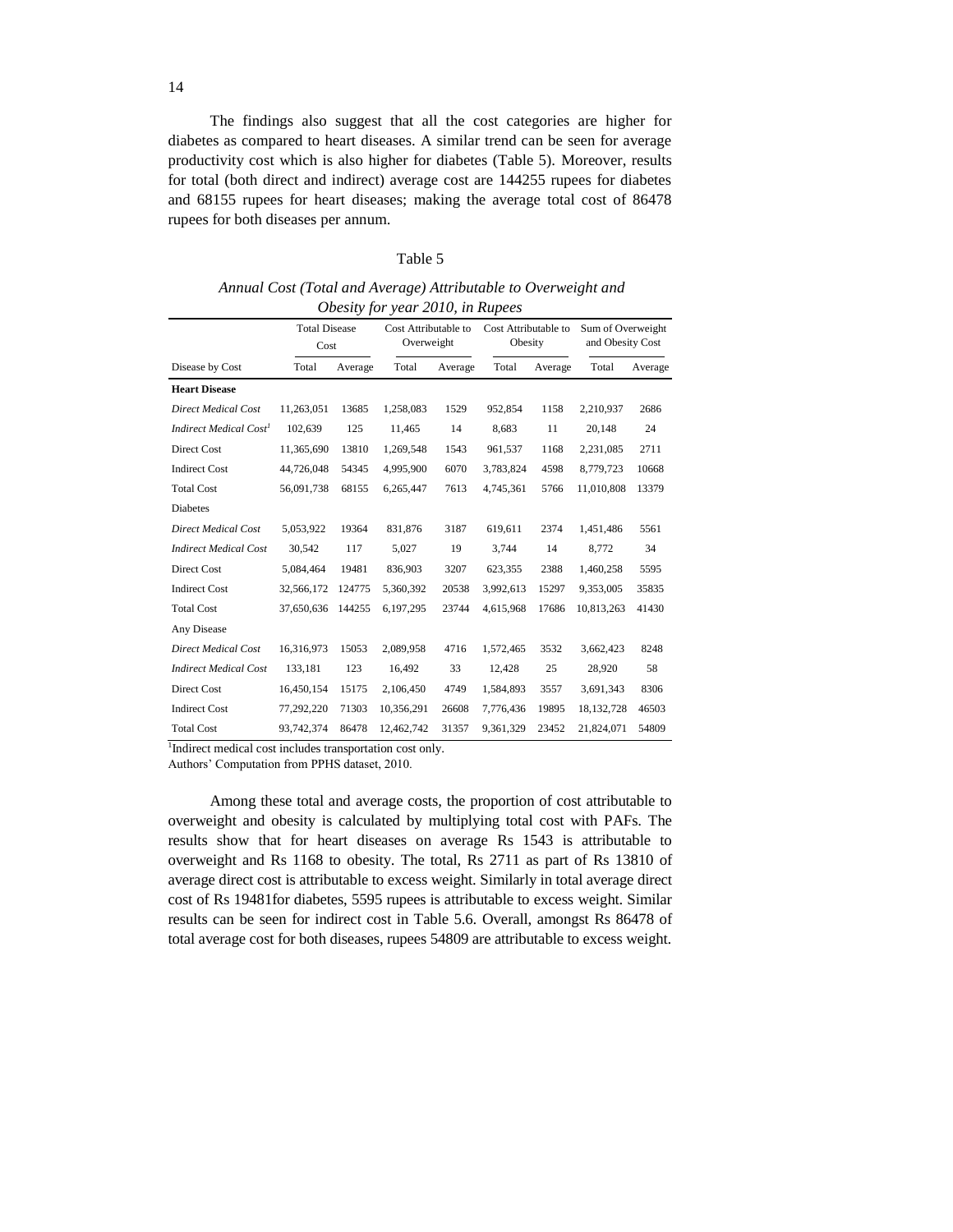It is also interesting to see the share of the average costs in the mean income of an individual. According to PPHS data, the yearly mean income of an individual in Pakistan is 1,36,359 rupees [PPHS Dataset (2010)]. Conforming to it, the share of direct cost of both co-morbidities comes to  $11$  percent<sup>11</sup> of the income. Likewise, the direct cost of both co-morbidities attributable to overweight and obesity is 6 percent<sup>12</sup> of the income of an individual. The breakdown of average direct and indirect cost for both diseases attributable to overweight and obesity is derived according to the wealth status. The results show greatly reduced cost, both direct and indirect, in poor as compared to nonpoor categories (Appendix Table A6).

The above cited costs attributable to overweight and obesity are calculated from the sampled population of a nationally representative data on which the average costs are scaled up so that the total cost due to excess weight for both diseases can be estimated for the whole population. For undertaking this exercise, certain information like total population, national health expenditure, private health expenditure and Gross Domestic Product of Pakistan, is retrieved from external sources (Table 6). Average costs attributable to obesity and prevalence of diseases are extracted from the survey data.

The results show that among the total population of Pakistan of age 15 years and above<sup>13</sup> i.e. 112 millions, 16 million are suffering from heart diseases and 5 million from diabetes. This sick population is then multiplied by the average direct, indirect and total cost of heart diseases and diabetes which is attributable to overweight and obesity. The results demonstrate that in Pakistan the direct out of pocket cost which is attributable to excess weight incurred by the patients of heart disease is 44 million rupees, while, for diabetes it is 28 million rupees. A total of 72 million rupees' direct cost on both diseases is due to excess weight (Table 6). Results of sensitivity analysis show that this direct cost can be as low as 43 billion rupees and as high as 99 billion (Appendix Table A7). However, the productivity losses due to both of these diseases are estimated up to 356 million rupees as a result of excess weight. Sensitivity analysis shows that it can decrease up to 217 billion and increase up to 482 billion, with the variation in relative risks by different percentages.<sup>14</sup> Therefore, the total direct and indirect cost of both illnesses attributable to excess weight is 429 million rupees.

l

<sup>&</sup>lt;sup>11</sup>Share is calculated as: (15175/136359)\*100.

<sup>12</sup>Share is calculated as: (8306/136359)\*100.

 $13$ Adult population 15+ of Pakistan is taken and children are excluded because the present study is on adults of age 18+. Data of total population was not available for age 18+ that is why age  $15+$  is taken.

<sup>&</sup>lt;sup>14</sup>Detailed results for sensitivity analysis i.e. variations in relative risk values, population attributable fractions percentages, average and total costs, can be seen in Table A7 in Appendix.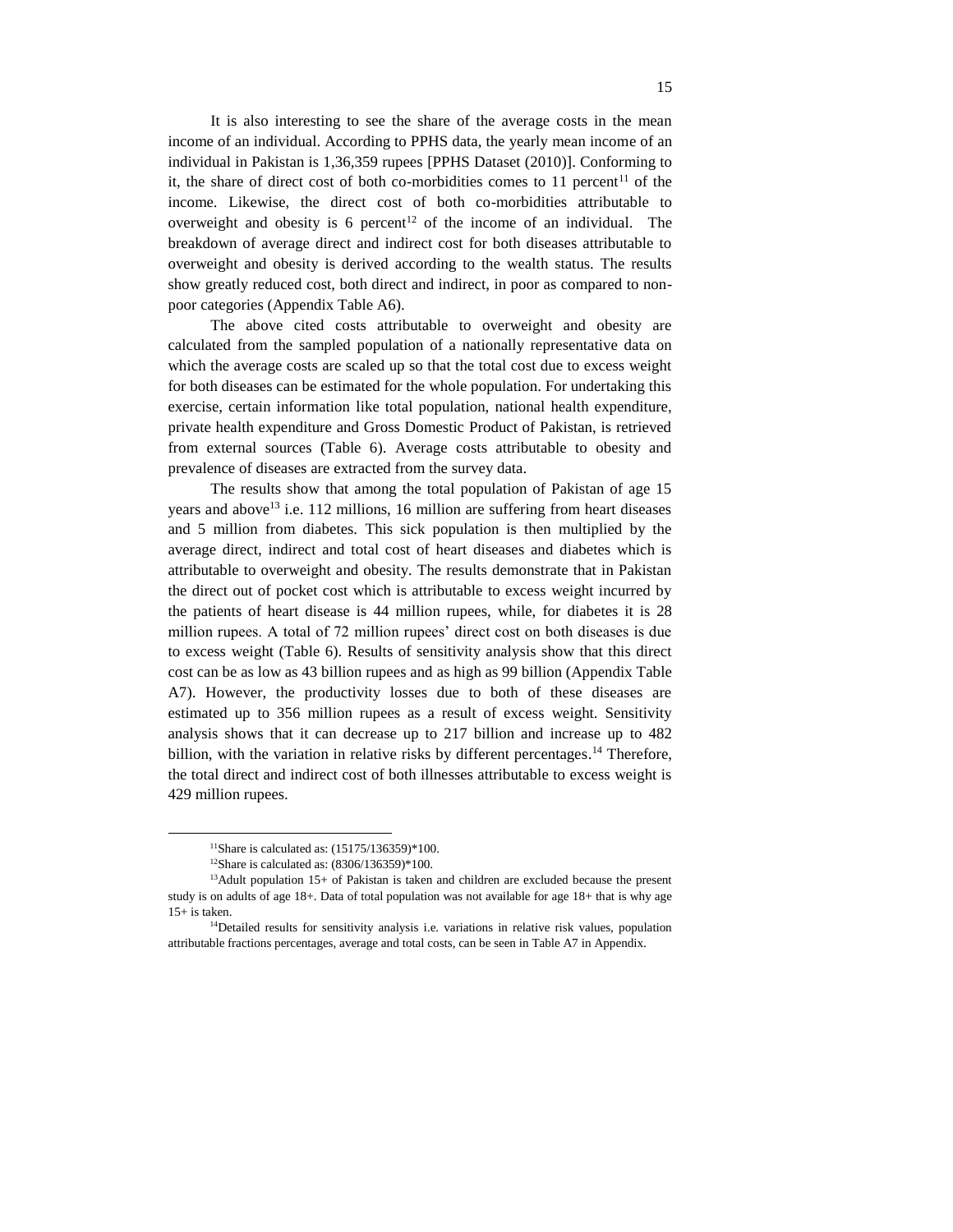|                                                         | Average Cost <sup>1</sup>            |                                                                                                                       | Percent/<br>Number     |
|---------------------------------------------------------|--------------------------------------|-----------------------------------------------------------------------------------------------------------------------|------------------------|
| Direct cost of heart disease                            | 1543                                 | Prevalence of heart Disease <sup>2</sup>                                                                              | 14.6%                  |
| due to overweight                                       |                                      |                                                                                                                       |                        |
| Direct cost of heart disease<br>due to obesity          | 1168                                 | Prevalence of diabetes <sup>2</sup>                                                                                   | 4.5%                   |
| Indirect cost of heart disease<br>due to overweight     | 6070                                 | Population (age $15+$ ) of Pakistan <sup>3</sup>                                                                      | 112,547,050            |
| Indirect cost of heart disease<br>due to obesity        | 4598                                 | Population with heart disease <sup>4</sup>                                                                            | 16,431,869             |
| Direct cost of diabetes due to<br>overweight            | 3207                                 | Population with diabetes <sup>4</sup>                                                                                 | 5,064,617              |
| Direct cost of diabetes due to<br>obesity               | 2388                                 | National health expenditure <sup>5</sup>                                                                              | 448,403,000,<br>000    |
| Indirect cost of diabetes due                           | 20538                                | Private Out of pocket                                                                                                 | 271,757,000,           |
| to overweight                                           |                                      | expenditure <sup>5</sup>                                                                                              | 000                    |
| Indirect cost of diabetes due<br>to obesity             | 15297                                | Gross Domestic Product [GDP] <sup>3</sup>                                                                             | 18,276,440,<br>000,000 |
|                                                         | Scaled-up Total<br>Cost <sup>6</sup> |                                                                                                                       | Percent <sup>7</sup>   |
| Direct cost of heart disease<br>due to excess weight    |                                      | 44,545,438,925 Share of direct cost in total cost                                                                     | 16.9%                  |
| Indirect cost of heart disease<br>due to excess weight  |                                      | 175,294,366,558 Share of indirect cost in total cost                                                                  | 83.0%                  |
| Direct cost of diabetes due to<br>excess weight         | 28,335,813,985                       | Share of direct cost of both<br>diseases due to excess weight in<br>national health expenditure                       | 16.2%                  |
| Indirect cost of diabetes due<br>to excess weight       |                                      | 181,491,911,049 Share of direct cost of both<br>diseases due to excess weight in<br>private out of pocket expenditure | 26.8%                  |
| Direct cost for both diseases<br>due to excess weight   | 72,881,252,911                       | Share of direct cost of both<br>diseases due to excess weight in<br><b>GDP</b>                                        | 0.40%                  |
| Indirect cost for both diseases<br>due to excess weight | 356,786,277,607                      | Share of indirect cost of both<br>diseases due to excess weight in<br><b>GDP</b>                                      | 1.95%                  |
| Total cost for both diseases<br>due to excess weight    | 429,667,530,518                      | Share of total cost of both diseases<br>due to excess weight in GDP                                                   | 2.35%                  |

*Scaling-up of Annual Cost Attributable to Overweight and Obesity to the Whole Population (in Rupees)*

<sup>1</sup> Average cost is extracted from data, taken from Table 5.

<sup>2</sup> Prevalence of heart diseases and diabetes are extracted from the data, taken from Table 1.

<sup>3</sup>Taken from Economic Survey of Pakistan (2014), and value is for year 2010 at market prices.

<sup>4</sup> Population of Pakistan multiplied with the prevalence of diseases.

<sup>5</sup> Expenditures are taken from National Health Accounts of Pakistan, for year 2010.

<sup>6</sup> Required average costs are multiplied with the required population of patients; direct and indirect costs are added in the end to get total cost.

<sup>7</sup> Share of direct/indirect costs are calculated by divided with total cost and multiplied with 100; shares in national expenditures and GDP are calculated by multiplying it with costs. Authors' Computation from PPHS dataset, 2010.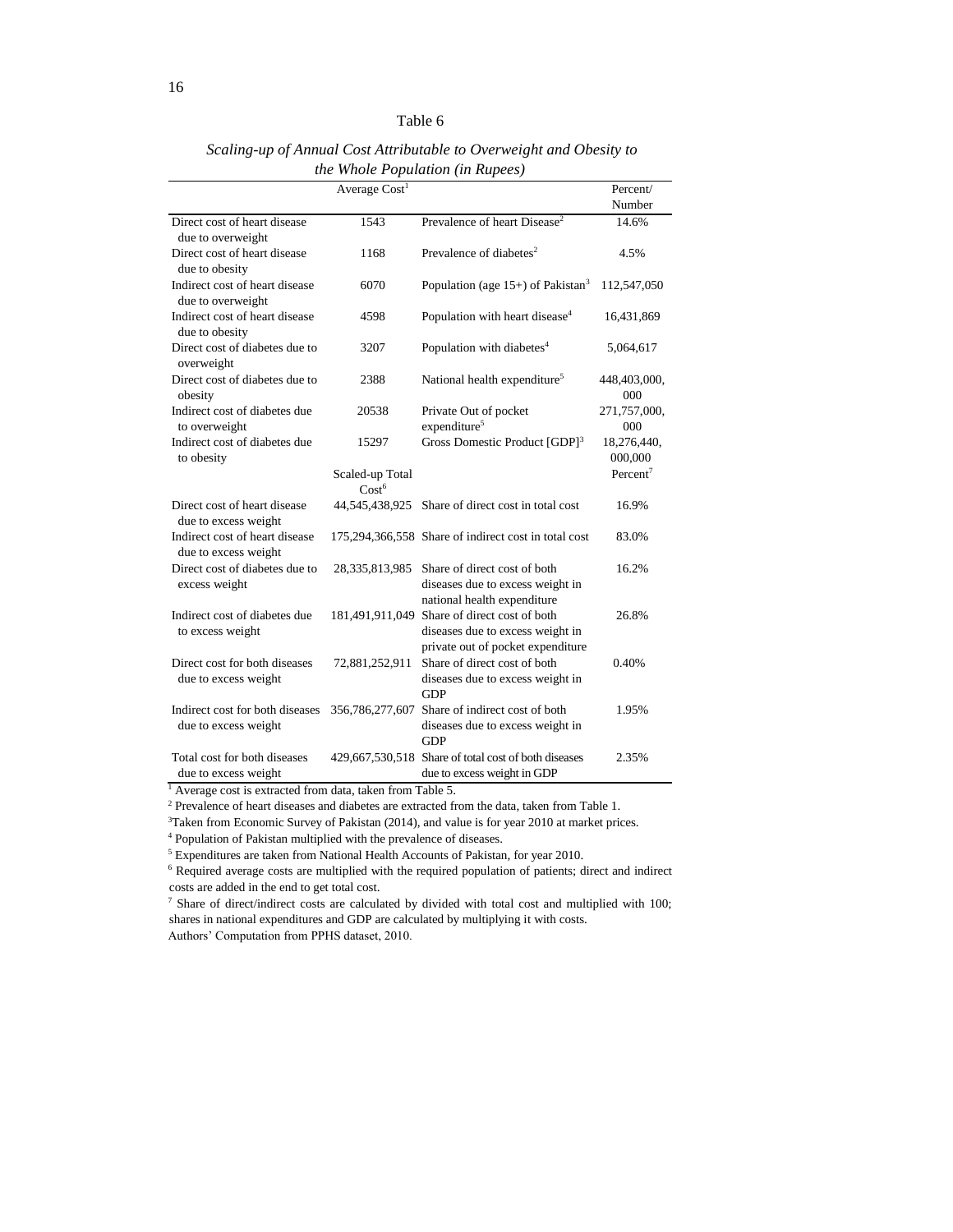Productivity losses are a massive burden as cost of illness when compared with the direct cost i.e. the share of direct cost is 17 percent and that of indirect cost is 83 percent. These huge differences between direct and indirect cost are also consistent with the present literature [Popkin, *et al.* (2006)]. However, some literature also shows contradictory results by estimating lesser indirect than direct cost [Sander and Bergemann (2003); Moffat, *et al.* (2011); Pitayatienanan, *et al.* (2014)]. This huge amount of indirect cost might be overestimated due to two reasons. First, due to the self-reported nature of days lost due to illness which is measured in terms of perceived impairment reported by the patient. Individuals suffering from illness may claim much higher impaired days for their illness. Secondly, using the human capital approach to measure indirect cost yields potential productivity loss, not the actual loss, because it also estimates non-paid, informal or household work.

To assess the disease burden due to excess weight, its share has been measured in both the national and private health expenditure of Pakistan. The share of only direct cost is seen here, because in the national figures indirect cost is not captured. The results reveal that the share of direct cost for heart diseases and diabetes due to excess weight in national total health expenditure is 16 percent. Similarly, among the national private out of pocket expenses, 27 percent is the share of direct cost on heart diseases and diabetes.. The share in GDP for direct cost is 0.4 percent and 1.9 percent for indirect cost; that is 2.3 percent of the total cost for the two diseases due to excess weight (Table 6).

#### **6. CONCLUSION**

Body weight is strongly co-related with health. According to evidence available from the literature, there is a negative association between weight and health. Results show that excess weight increases disease prevalence and its intensity when duration of illness increases as well as hospitalised days. Overweight and obesity is a major risk factor for certain chronic diseases. The prevalence of heart diseases and diabetes is higher in overweight and obese individuals as compared to normal weight individuals. It is estimated that 22 percent portion of these two diseases can be attributed to overweight and obesity.

Results also show that a sizeable proportion of illness cost incurred by the individuals for these co-morbidities is attributed to overweight and obesity. The total direct cost for both diseases is estimated at 72 billion rupees per annum due to excess weight, while the indirect cost estimate is 356 billion rupees in Pakistan. The share of direct cost for both diseases due to excess weight is extracted from the National Health Expenditures which is 16percent. This share is 26 percent for private out of pocket expenditure and 0.4 percent of the GDP for Pakistan. These results indicate a huge disease burden attributed to overweight and obesity. By preventing overweight and obesity we can both lower the disease and cost burden on overweight individuals.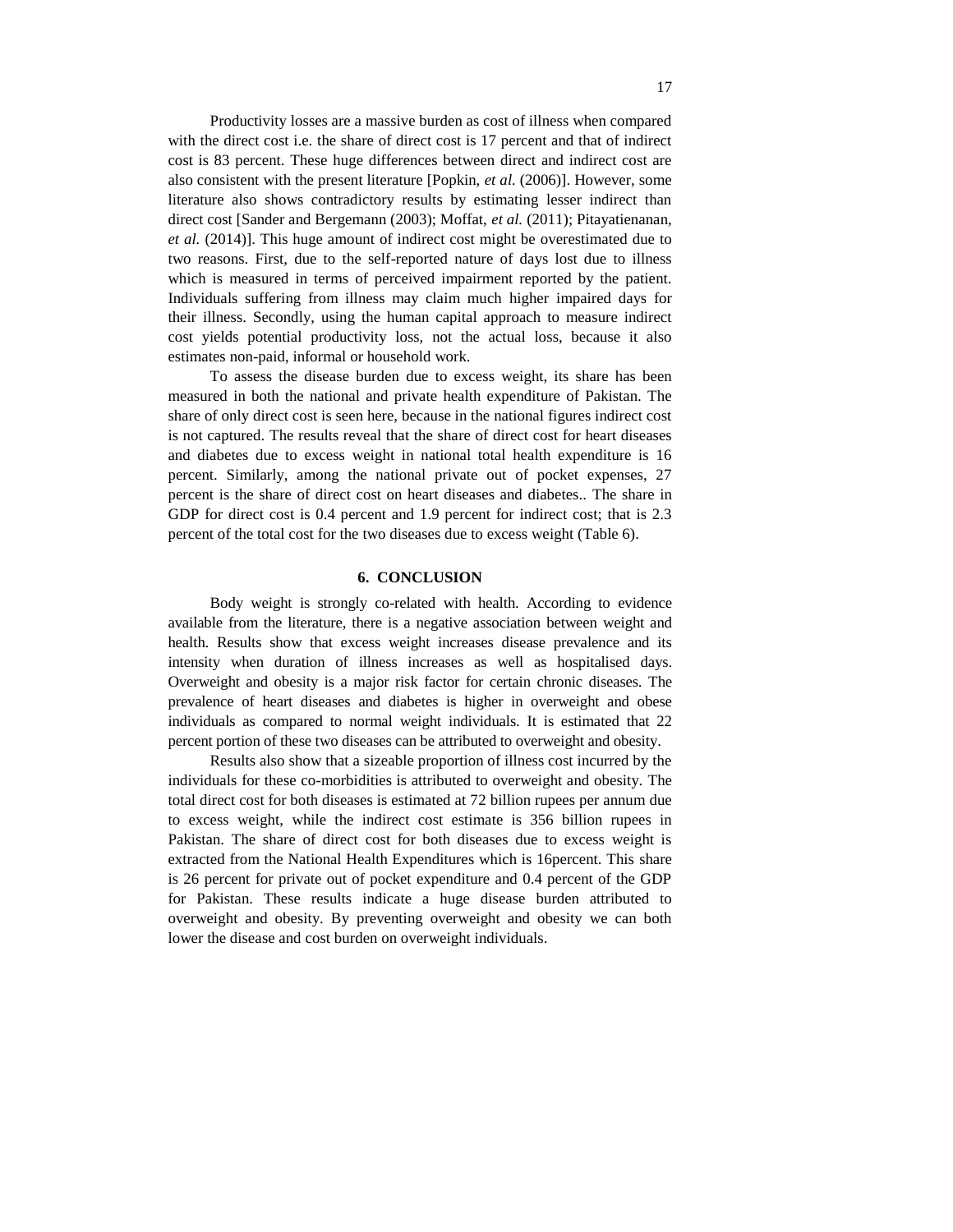The study provides a comprehensive understanding of the health risks of overweight and obesity to adults in Pakistan. It also gives evidence of a huge economic burden due to this health problem. Certain behavioural changes are needed to avoid the health problems related to overweight and obesity. Health professionals should stress on lifestyle changes in their patients suffering from weight problems or with other comorbidities related to it. Moreover, insurance schemes should be launched to lighten the burden of treatment cost on the patients through involvement of the health sector in prevention of obesity and overweight problem.

#### **APPENDIX**

#### Table A1

|       | Mileage Allowances for Government Employees |                      |
|-------|---------------------------------------------|----------------------|
| (i)   | Personal Car/Taxi                           | Rs. $10/-$ per k.m.  |
| (ii)  | Motor Cycle/Scooter                         | $Rs. 4/-$ per k.m.   |
| (iii) | Bicycle/Animal Back                         | $Rs. 2/-$ per k.m.   |
| (iv)  | Public Transport                            | $Rs. 2.5/-$ per k.m. |

Federal Government of Pakistan, 2010.

#### Table A2

*Formula, Calculation Process and Interpretation for Relative Risk*

|                 | Disease<br>yes | Disease<br>no | Total           | $RR = A / A + B$                                         |  |
|-----------------|----------------|---------------|-----------------|----------------------------------------------------------|--|
| Exposure<br>yes | A              | в             | $A + B$         | $C/C + D$                                                |  |
| Exposure<br>no  | C              | D             | $C + D$         | No difference<br>less risk in the exposed group<br>$<$ 1 |  |
|                 | $A + C$        | $B + D$       | $A + B + C + D$ | more risk in the exposed group<br>>1                     |  |

| able A |  |
|--------|--|
|--------|--|

*Mean Health Care Expenditure (in Rupees) on Illness by Nutritional Status*

|                                          | Expenditure on | Expenditure on | Expenditure on            | Total       |
|------------------------------------------|----------------|----------------|---------------------------|-------------|
| <b>BMI</b> Category                      | consultation   | medicines      | hospitalisation/lab tests | expenditure |
| For all type of diseases                 |                |                |                           |             |
| Underweight                              | 1133           | 6547           | 1125                      | 8804        |
| Normal weight                            | 1186           | 6702           | 967                       | 8854        |
| Overweight                               | 1438           | 8780           | 1392                      | 11610       |
| Obese                                    | 2189           | 8226           | 1655                      | 12069       |
| Total                                    | 1345           | 7298           | 1157                      | 9800        |
| For selected obesity co-morbidities only |                |                |                           |             |
| Underweight                              | 3048           | 10608          | 1834                      | 15490       |
| Normal weight                            | 1950           | 8070           | 1253                      | 11273       |
| Overweight                               | 2081           | 13319          | 2206                      | 17605       |
| Obese                                    | 4014           | 10695          | 2645                      | 17354       |
| Total                                    | 2484           | 10293          | 1843                      | 14619       |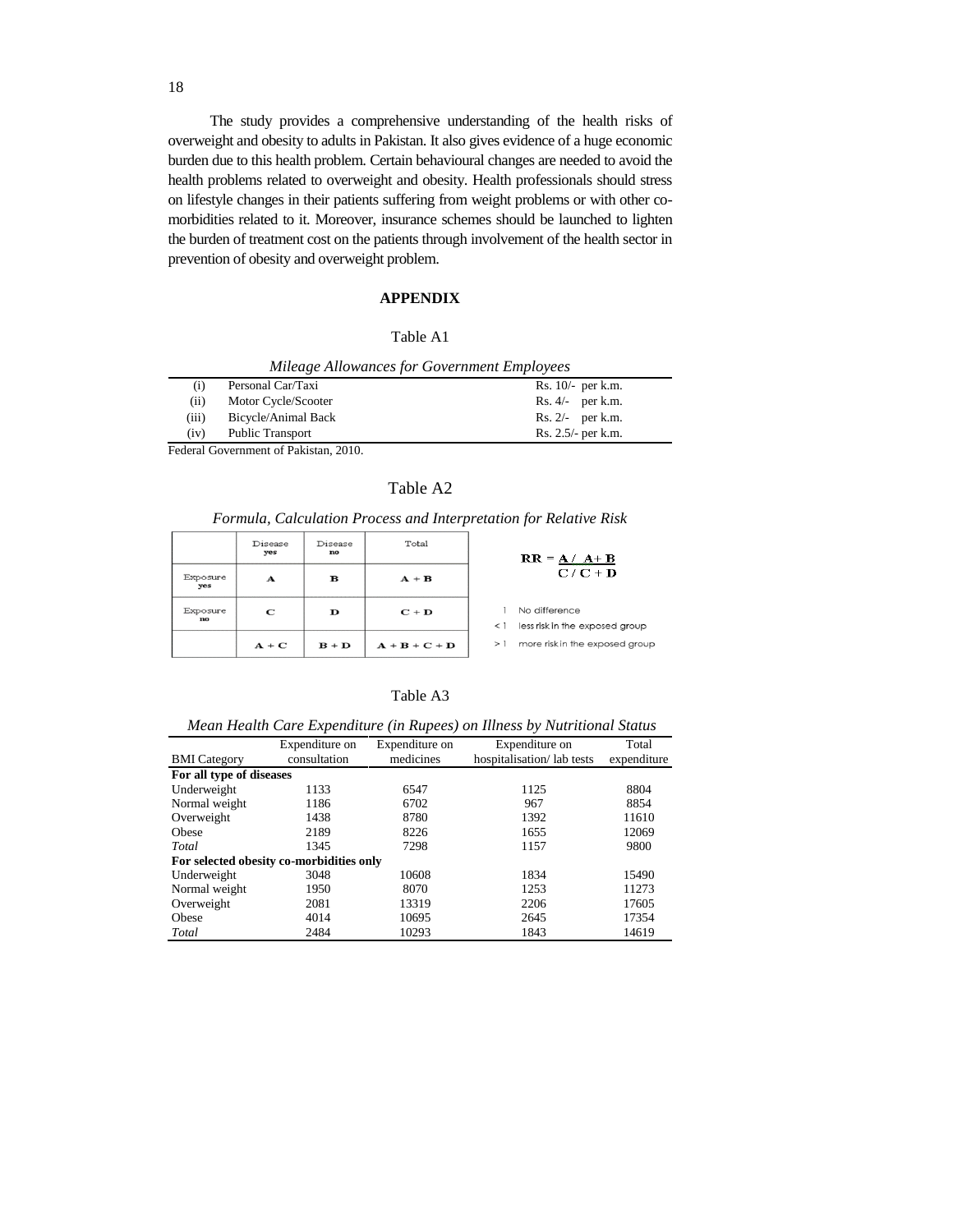# Table A4

*Relative Risks for Selected Obesity Co-morbidities for Overweight and Obese Adults by Age and Gender and the Confidence Intervals for Relative Risks*

| Diseases/Age/Gender  | Overweight          | Obesity              |
|----------------------|---------------------|----------------------|
|                      | <b>Males</b>        |                      |
| <b>Heart Disease</b> |                     |                      |
| 18-29                | $1.92(0.66 - 5.63)$ |                      |
| 30-49                | $1.64(0.85 - 3.16)$ | $2.30(0.95 - 5.59)$  |
| $50+$                | $1.18(0.80 - 1.76)$ | $1.54(0.93 - 2.57)$  |
| Total                | $1.46(1.05 - 2.02)$ | $1.81(1.15 - 2.84)$  |
| <b>Diabetes</b>      |                     |                      |
| 18-29                |                     |                      |
| 30-49                | $2.46(0.87 - 6.92)$ |                      |
| $50+$                | $1.47(0.74 - 2.91)$ | $2.17(0.93 - 5.04)$  |
| Total                | $1.92(1.09 - 3.39)$ | $2.01(0.86 - 4.67)$  |
| <b>Any Disease</b>   |                     |                      |
| 18-29                | $1.78(0.61 - 5.18)$ |                      |
| 30-49                | $1.84(1.08 - 3.14)$ | $1.72(0.73 - 4.10)$  |
| $50+$                | $1.25(0.91 - 1.73)$ | $1.70(1.15 - 2.51)$  |
| Total                | $1.56(1.19 - 2.05)$ | $1.86(1.27 - 2.70)$  |
|                      | <b>Females</b>      |                      |
| <b>Heart Disease</b> |                     |                      |
| 18-29                | $0.50(0.18 - 1.37)$ | $1.24(0.47 - 3.30)$  |
| 30-49                | $1.24(0.84 - 1.84)$ | $2.61(1.88 - 3.61)$  |
| $50+$                | $1.76(1.37 - 2.27)$ | $1.35(0.97 - 1.88)$  |
| Total                | $1.64(1.33 - 2.01)$ | $2.06(1.65 - 2.57)$  |
| <b>Diabetes</b>      |                     |                      |
| 18-29                |                     | $3.26(0.37 - 28.51)$ |
| 30-49                | $1.38(0.65 - 2.95)$ | $2.68(1.36 - 5.27)$  |
| $50+$                | $1.77(1.09 - 2.87)$ | $1.89(1.09 - 3.28)$  |
| Total                | $1.94(1.29 - 2.91)$ | $2.74(1.80 - 4.18)$  |
| <b>Any Disease</b>   |                     |                      |
| 18-29                | $0.46(0.17 - 1.24)$ | $1.42(0.59 - 3.38)$  |
| 30-49                | $1.27(0.91 - 1.78)$ | $2.62(1.98 - 3.46)$  |
| $50+$                | $1.77(1.44 - 2.16)$ | $1.48(1.15 - 1.92)$  |
| Total                | $1.70(1.43 - 2.02)$ | $2.21(1.84 - 2.64)$  |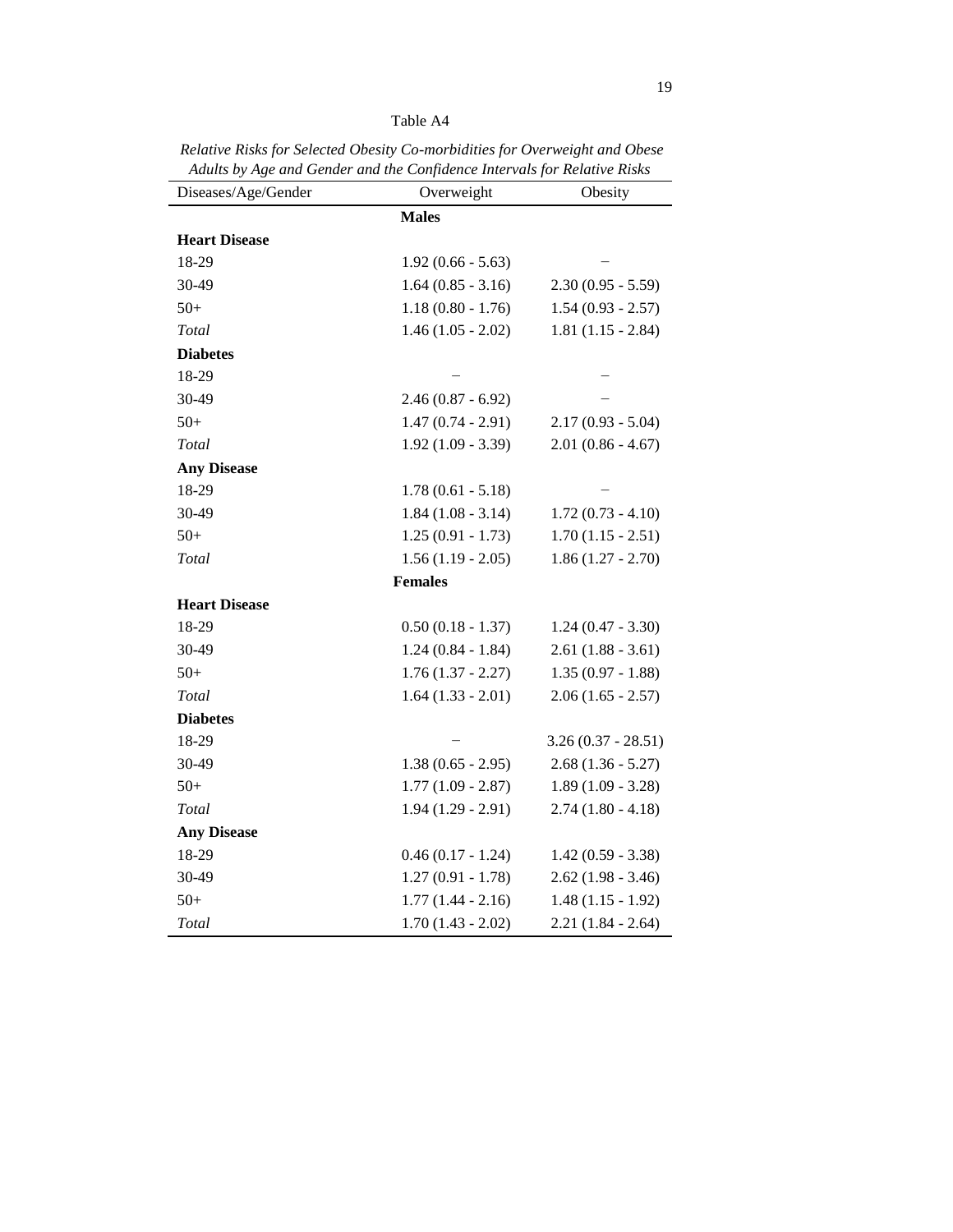Table A5

| Diseases/Gender      | Overweight         | Obesity            | Total               |
|----------------------|--------------------|--------------------|---------------------|
|                      | <b>Total</b>       |                    |                     |
| <b>Heart Disease</b> | $11.2(6.7 - 15.9)$ | $8.5(5.7 - 11.6)$  | $19.6(12.4 - 27.5)$ |
| <b>Diabetes</b>      | $16.5(7.6 - 26.3)$ | $12.3(6.5 - 19.4)$ | $28.7(14.2 - 45.7)$ |
| Any Disease          | $12.4(8.5 - 16.5)$ | $9.3(6.9 - 12.0)$  | $21.7(15.5 - 28.4)$ |
|                      | Male               |                    |                     |
| <b>Heart Disease</b> | $8.8(1.1 - 17.7)$  | $6.6(1.3 - 13.8)$  | $15.4(2.4 - 31.5)$  |
| <b>Diabetes</b>      | $16.2(1.8 - 33.5)$ | $8.1(0 - 24.2)$    | $24.3(1.8 - 57.8)$  |
| Any Disease          | $10.6(3.9 - 18.1)$ | $6.9(2.3 - 12.9)$  | $17.5(6.2 - 31.0)$  |
|                      | <b>Female</b>      |                    |                     |
| <b>Heart Disease</b> | $11.8(6.5 - 17.6)$ | $8.5(5.4 - 12.0)$  | $20.3(11.9 - 29.6)$ |
| <b>Diabetes</b>      | $16.5(5.8 - 28.7)$ | $13.2(6.5 - 21.7)$ | $29.7(12.3 - 50.4)$ |
| Any disease          | $12.9(8.2 - 17.8)$ | $9.5(6.8 - 12.5)$  | $22.3(15.0 - 30.3)$ |

*Population Attributable Fractions (in Percentages) for Diseases for Overweight and Obese Adults by Gender*

*Note:* Lower and higher limited of PAFs according to the CI of relative risks are given in brackets.

| Table A6 |  |
|----------|--|
|----------|--|

# *Annual Average cost (in Rupees) Attributable to Overweight and Obesity by Wealth Status*

|                                                  | Average Cost |          |      |
|--------------------------------------------------|--------------|----------|------|
|                                                  | Total        | Non-poor | Poor |
| Direct cost of heart disease due to overweight   | 1543         | 1627     | 898  |
| Direct cost of heart disease due to obesity      | 1168         | 1232     | 680  |
| Indirect cost of heart disease due to overweight | 6070         | 6523     | 2306 |
| Indirect cost of heart disease due to obesity    | 4598         | 4941     | 1747 |
| Direct cost of diabetes due to overweight        | 3207         | 3308     | 2287 |
| Direct cost of diabetes due to obesity           | 2388         | 2464     | 1704 |
| Indirect cost of diabetes due to overweight      | 20538        | 19169    | 5500 |
| Indirect cost of diabetes due to obesity         | 15297        | 14278    | 4097 |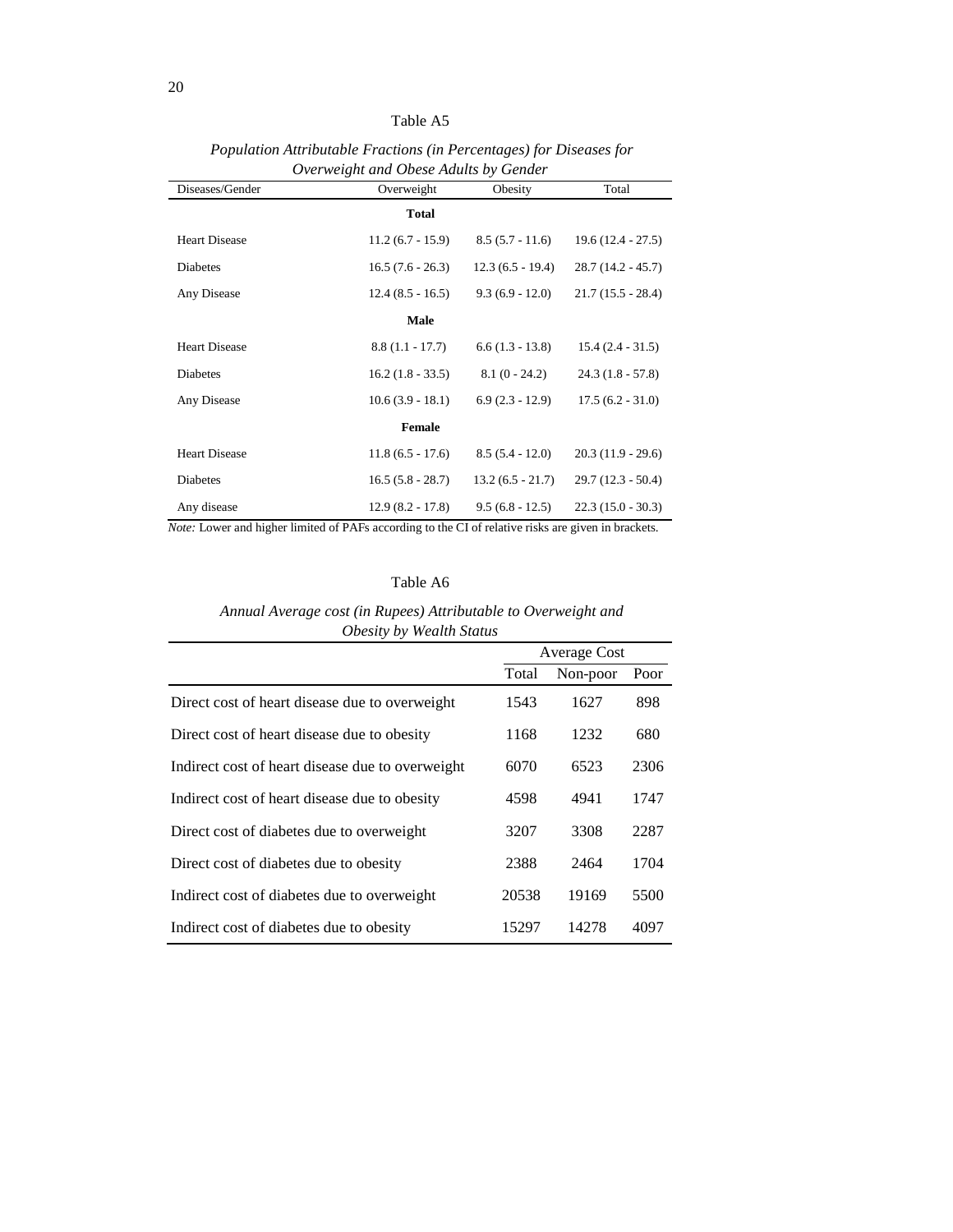| able |
|------|
|------|

*Results of Sensitivity Analysis* Parameters by Disease 20% decreas 15% decrea 10% decreas 5% decrease Original 5% increas 10% increas 15% increa 20% increase **Heart Disease** RR overweight 1.28 1.36 1.44 1.52 **1.60** 1.68 1.76 1.84 1.92 RR obesity 1.65 1.75 1.86 1.96 **2.06** 2.17 2.27 2.37 2.48 PAF overweight 5.5% 8.4% 8.4% 9.8% **11.2%** 12.5% 13.7% 15.0% 16.2% PAF obesity 5.4% 6.9% 6.9% 7.7% **8.5%** 9.2% 9.9% 10.7% 11.4% Average direct cost overweight <sup>762</sup> <sup>966</sup> <sup>1164</sup> <sup>1356</sup> **<sup>1543</sup>** <sup>1723</sup> <sup>1899</sup> <sup>2069</sup> <sup>2235</sup> Average indirect cost overweight <sup>2998</sup> <sup>3802</sup> <sup>4581</sup> <sup>5337</sup> **<sup>6070</sup>** <sup>6782</sup> <sup>7472</sup> <sup>8141</sup> <sup>8795</sup> Average direct cost obesity <sup>739</sup> <sup>850</sup> <sup>958</sup> <sup>1064</sup> **<sup>1168</sup>** <sup>1272</sup> <sup>1373</sup> <sup>1472</sup> <sup>1571</sup> Average indirect cost obesity <sup>2910</sup> <sup>3343</sup> <sup>3769</sup> <sup>4188</sup> **<sup>4598</sup>** <sup>5005</sup> <sup>5404</sup> <sup>5793</sup> <sup>6182</sup> **Diabetes** RR overweight 1.55 1.64 1.74 1.84 **1.93** 2.03 2.13 2.22 2.32 RR obesity 2.09 2.22 2.35 2.48 **2.61** 2.74 2.87 3.00 3.13 PAF overweight 10.4% 13.5% 13.5% 15.0% **16.5%** 17.9% 19.2% 20.5% 21.8% PAF obesity 8.6% 10.5% 10.5% 11.4% **12.3%** 13.1% 14.0% 14.8% 15.6% Average direct cost overweight <sup>2017</sup> <sup>2330</sup> <sup>2633</sup> <sup>2925</sup> **<sup>3207</sup>** <sup>3479</sup> <sup>3744</sup> <sup>3997</sup> <sup>4246</sup> Average indirect cost overweight <sup>12917</sup> <sup>14926</sup> <sup>16865</sup> <sup>18736</sup> **<sup>20538</sup>** <sup>22285</sup> <sup>23980</sup> <sup>25604</sup> <sup>27196</sup> Average direct cost obesity <sup>1680</sup> <sup>1863</sup> <sup>2042</sup> <sup>2217</sup> **<sup>2388</sup>** <sup>2558</sup> <sup>2722</sup> <sup>2883</sup> <sup>3043</sup> Average indirect<br>cost obesity cost obesity <sup>10763</sup> <sup>11932</sup> <sup>13077</sup> <sup>14200</sup> **<sup>15297</sup>** <sup>16383</sup> <sup>17435</sup> <sup>18467</sup> <sup>19489</sup> **Any Disease** RR overweight 1.34 1.42 1.50 1.59 **1.67** 1.75 1.84 1.92 2.00 RR obesity 1.75 1.85 1.96 2.07 **2.18** 2.29 2.40 2.51 2.62 PAF overweight 6.6% 9.6% 9.6% 11.0% **12.4%** 13.7% 15.0% 16.3% 17.5% PAF obesity 6.1% 7.7% 7.7% 8.5% **9.3%** 10.1% 10.9% 11.6% 12.3% Average direct cost overweight <sup>2779</sup> <sup>3297</sup> <sup>3797</sup> <sup>4281</sup> **<sup>4749</sup>** <sup>5203</sup> <sup>5643</sup> <sup>6066</sup> <sup>6481</sup> Average indirect cost overweight <sup>15915</sup> <sup>18728</sup> <sup>21446</sup> <sup>24073</sup> **<sup>26608</sup>** <sup>29067</sup> <sup>31451</sup> <sup>33745</sup> <sup>35991</sup> Average direct cost obesity <sup>2420</sup> <sup>2712</sup> <sup>3000</sup> <sup>3281</sup> **<sup>3557</sup>** <sup>3830</sup> <sup>4095</sup> <sup>4355</sup> <sup>4614</sup> Average indirect<br>cost obesity cost obesity <sup>13673</sup> <sup>15275</sup> <sup>16846</sup> <sup>18388</sup> **<sup>19895</sup>** <sup>21388</sup> <sup>22839</sup> <sup>24260</sup> <sup>25671</sup> **Direct Scaled-up Cost** 43,393,45 6,829 51,072,74 8,136 58,543,46 7,134 65,814,56 2,639 **72,881,25 2,911**  79,795,54 8,679 86,511,90 7,732 93,031,17 6,344 99,454,04 3,487 **Indirect Scaled-up Cost** 217,007,4 52,743 253,434,2 02,161 288,855,3 35,877 323,314,6 71,238 **356,786,2 77,607**  389,526,8 55,337 421,321,8 61,085 452,162,8 59,269 482,544,8 92,490 **Share of Direct Cost in Health Expenditure** 9.7% 11.4% 13.1% 14.7% **16.3%** 17.8% 19.3% 20.7% 22.2%

#### **REFERENCES**

Ahmed, J., A. Laghari, M. Naseer, and V. Mehraj (2013) Prevalence of and Factors Associated with Obesity among Pakistani School Children: A School-based, Cross-sectional Study. *Eastern Mediterranean Health Journal*  19*:*3, 242–247.

[Birmingham, C. L.](http://www.ncbi.nlm.nih.gov/pubmed?term=Birmingham%20CL%5BAuthor%5D&cauthor=true&cauthor_uid=10081464), J. L. [Muller, A](http://www.ncbi.nlm.nih.gov/pubmed?term=Muller%20JL%5BAuthor%5D&cauthor=true&cauthor_uid=10081464). [Palepu, J](http://www.ncbi.nlm.nih.gov/pubmed?term=Palepu%20A%5BAuthor%5D&cauthor=true&cauthor_uid=10081464). J. [Spinelli,](http://www.ncbi.nlm.nih.gov/pubmed?term=Spinelli%20JJ%5BAuthor%5D&cauthor=true&cauthor_uid=10081464) and A. H. [Anis](http://www.ncbi.nlm.nih.gov/pubmed?term=Anis%20AH%5BAuthor%5D&cauthor=true&cauthor_uid=10081464) (1999) The Cost of Obesity in Canada. *Canadian Medical Association Journal (CMJA)* 160:4, 483–88.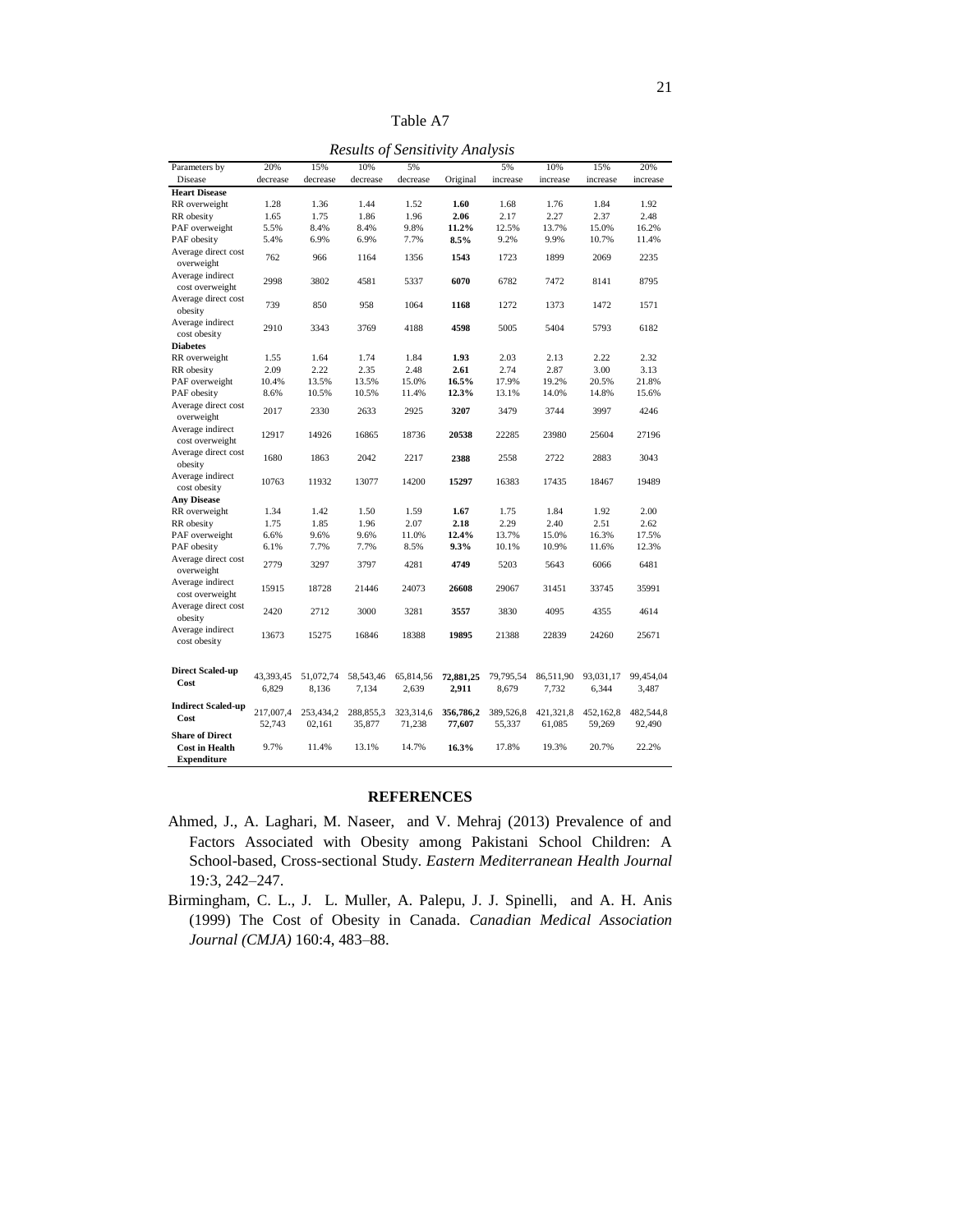- Blaylock, J., D. Smallwood, K. Kassel, J. Variyam, and L. Aldrich (1999) Economics, Food Choices, and Nutrition. *Food Polic* 24:2-3, 269–286.
- Brown, A. F., S. L. Ettner, J. Piette, M. Weinberger, E. Gregg, M. F. Shapiro, A. J. Karter, M. Safford, B. Waitzfelder, P. A. Prata, and G. L. Beckles (2004) Socioeconomic Position and Health among Persons with Diabetes Mellitus: A Conceptual Framework and Review of the Literature. *Epidemiologic Reviews* 26, 63–77.
- Copper, B. S. and D. P. Rice (1976) The Economic Cost of Illness Revisited. *Social Security Bulletin* 39, 21–36.
- Daniels, S. R. (2006) The Consequences of Childhood Overweight and Obesity. *The Future of Children* 16:1, 47–67.
- Dedkhard, S. (2006) Risk Factors of Cardiovascular Disease in Rural Thai Women (Doctoral dissertation). The University of Arizona: United States. Retrieved from http://w3.nursing.arizona.edu/Library/Dedkhard\_S.pdf
- Dennis, B., K. Aziz, L. She, A. Faruqui, C. Davis, T. Manolio, G. Burke, and S. Aziz (2006) High Rates of Obesity and Cardiovascular Disease Risk Factors in Lower Middle Class Community in Pakistan: The Metroville Health Study. *Journal of Pakistan Medical Association* 56:6, 267–272.
- Ezzati, M., H. Martin, S. Skjold, S. V. Hoorn, and C. J. L. Murray (2006) Trends in National and State-Level Obesity in the USA after Correction for Self-Report Bias: Analysis of Health Surveys. *Journal of the Royal Society of Medicine* 99:5, 250–257.
- Finkelstein, E. A., L. C. Fiebelkorn, and G. Wang (2003) National Medical Spending Attributable to Overweight and Obesity: How Much, and Who's Paying? *Health Affairs (Millwood), Web Exclusive* W3, 219–226.
- Grossman, M. (1977) On the Concept of Health Capital and the Demand for Health. *Journal of Political Economy* 80, 223–255.
- Guo, X., B. A. Warden, S. Paeratakul, and G. A. Bray (2004). Healthy Eating Index and Obesity. *European Journal of Clinical Nutrition* 58:1580–1586.
- Haslam, D., N. Sattar, and M. Lean (2006) ABC of Obesity: Obesity-Time to Wake Up. *British Medical Journal* 333:7569, 640–642.
- Hodgson, T. A., and M. R. Meiners (1982) Cost-of-Illness Methodology: A Guide to Current Practices and Procedures. *The Milbank Memorial Fund Quarterly. Health and Society* 60:3, 429–462.
- Indrayan, A. (2008) Relative Risk, Odds Ratio, Attributable Risk and Number Needed to Treat. *Medical Biostatistics* (2nd Edition). New York: CRC Press.
- Janssen, I. (2012) Health Care Costs of Physical Inactivity in Canadian Adults. *Applied Physiology, Nutrition and Metabolism* 37*:*4, 803–806.
- Khan, M. H., H. Khan, G. Sarwar, B. Iftikhar, A. Jan, M. Naimat-ullah, and A. Gul (2008) Study of Obese Persons Profile at D.I. Khan, NWFP, Pakistan. *Gomal Journal of Medical Sciences* 6:2, 77–80.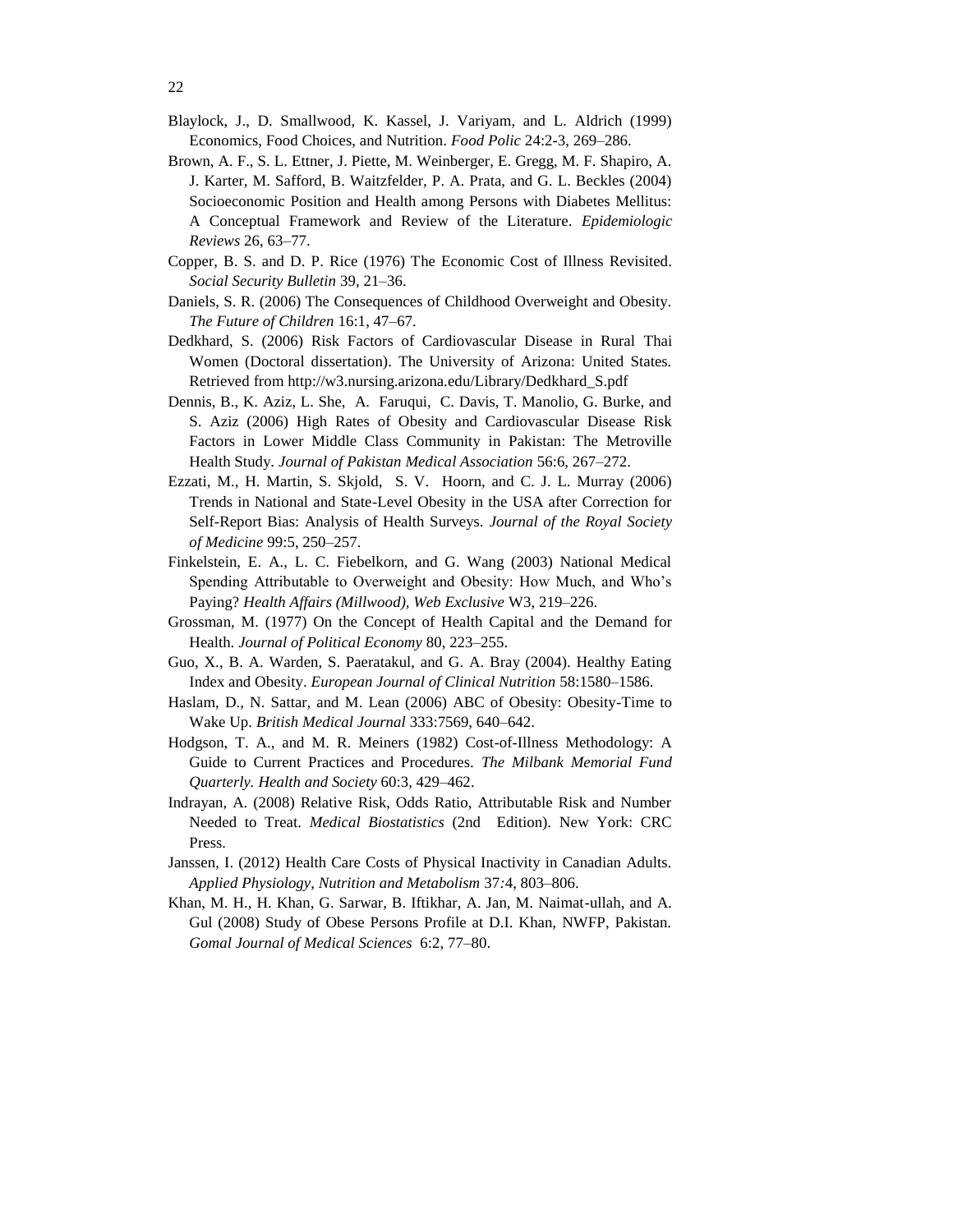- [Kinugasa, A.](http://www.ncbi.nlm.nih.gov/pubmed/?term=Kinugasa%20A%5BAuthor%5D&cauthor=true&cauthor_uid=6737186), K. [Tsunamoto,](http://www.ncbi.nlm.nih.gov/pubmed/?term=Tsunamoto%20K%5BAuthor%5D&cauthor=true&cauthor_uid=6737186) N. [Furukawa, T](http://www.ncbi.nlm.nih.gov/pubmed/?term=Furukawa%20N%5BAuthor%5D&cauthor=true&cauthor_uid=6737186). [Sawada,](http://www.ncbi.nlm.nih.gov/pubmed/?term=Sawada%20T%5BAuthor%5D&cauthor=true&cauthor_uid=6737186) T. [Kusunoki,](http://www.ncbi.nlm.nih.gov/pubmed/?term=Kusunoki%20T%5BAuthor%5D&cauthor=true&cauthor_uid=6737186) and N. [Shimada](http://www.ncbi.nlm.nih.gov/pubmed/?term=Shimada%20N%5BAuthor%5D&cauthor=true&cauthor_uid=6737186) (1984) Fatty Liver and its Fibrous Changes Found in Simple Obesity of Children. *[Journal of Pediatric Gastroenterology and Nutri](http://www.ncbi.nlm.nih.gov/pubmed/6737186)tion*  3:3, 408–14.
- [Konnopka, A.](http://www.ncbi.nlm.nih.gov/pubmed?term=Konnopka%20A%5BAuthor%5D&cauthor=true&cauthor_uid=20401679), M. [Bödemann,](http://www.ncbi.nlm.nih.gov/pubmed?term=B%C3%B6demann%20M%5BAuthor%5D&cauthor=true&cauthor_uid=20401679) and H. H. [König](http://www.ncbi.nlm.nih.gov/pubmed?term=K%C3%B6nig%20HH%5BAuthor%5D&cauthor=true&cauthor_uid=20401679) (2011). Health Burden and Costs of Obesity and Overweight in Germany.*European Journal of Health Economics: HEPAC. Health Economic in Health and Care* 12, 345–352*.*
- Lensberg, B. R., M. F. Drummond, N. Danchenko, N. Despiegel, and C. Francois (2013) Challenges in Measuring and Valuing Productivity Costs, and their Relevance in Mood Disorders. *Clinico Economics and Outcome Researc* 5, 565–573.
- Lim, S.S., *et al.* (2012) A Comparative Risk Assessment of Burden of Disease and Injury Attributable to 67 Risk Factors and Risk Factor Clusters in 21 Regions, 1990–2010: A Systematic Analysis for the Global Burden of Disease Study 2010. *Lancet* 380:9859, 2224–2260.
- Mattke, S., A., Balakrishnan, G. Bergamo, and S. J. Newberry (2007). A Review of Methods to Measure Health-related Productivity Loss. *The American Journal of Managed Care* 13:4, 211–217.
- [Moffatt, E.](http://www.ncbi.nlm.nih.gov/pubmed?term=Moffatt%20E%5BAuthor%5D&cauthor=true&cauthor_uid=21608388), L. G. [Shack, G](http://www.ncbi.nlm.nih.gov/pubmed?term=Shack%20LG%5BAuthor%5D&cauthor=true&cauthor_uid=21608388). J. [Petz,](http://www.ncbi.nlm.nih.gov/pubmed?term=Petz%20GJ%5BAuthor%5D&cauthor=true&cauthor_uid=21608388) J. K. [Sauvé,](http://www.ncbi.nlm.nih.gov/pubmed?term=Sauv%C3%A9%20JK%5BAuthor%5D&cauthor=true&cauthor_uid=21608388) K. [Hayward,](http://www.ncbi.nlm.nih.gov/pubmed?term=Hayward%20K%5BAuthor%5D&cauthor=true&cauthor_uid=21608388) and R. [Colman](http://www.ncbi.nlm.nih.gov/pubmed?term=Colman%20R%5BAuthor%5D&cauthor=true&cauthor_uid=21608388) (2011) The Cost of Obesity and Overweight in 2005: A Case Study of Alberta, Canada. *Canadian Journal of Public Health* 102:2, 144–148.
- Muller-Riemenschneider, F., T. Reinhold, A. Berghofer, and S. N. Willich (2008) Health-Economic Burden of Obesity in Europe. *European Journal of Epidemiology* 23:8, 499–509.
- Mushtaq, M. U., S. Gull, U. Shahid, M. M. Shafique, H. M. Abdullah, M. A. Shad, and A. M. Siddiqui (2011) Family-based Factors Associated with Overweight and Obesity among Pakistani Primary School Children. *Bio Medical Central Pediatrics* 11:114.
- National Institute of Population Studies (2013) Nutrition of Children and Women. In *Pakistan Demographic and Health Survey 20012-13* (pp. 163). Islamabad, Pakistan: National Institute of Population Studies and Macro International Inc.
- Ng, M., *et al.* (2014) Global, Regional, and National Prevalence of Overweight and Obesity in Children and Adults during 1980–2013: A Systematic Analysis for the Global Burden of Disease Study 2013. *Lancet* 384, 766–81.
- Pakistan Bureau of Statistics (2010) National Health Accounts 2009-10. Pakistan Bureau of Statistics, Government of Pakistan.
- Pakistan, Government of (2010) Office Memorandum: Revision of Basic Pay Scales, Allowances and Pension of Civil Employees of Federal Government, Government of Pakistan, Finance Division.
- Pakistan, Government of (2012) *Pakistan Economic Survey, 2011-12*. Finance Division, Economic Advisor's Wing: Islamabad, Government of Pakistan.